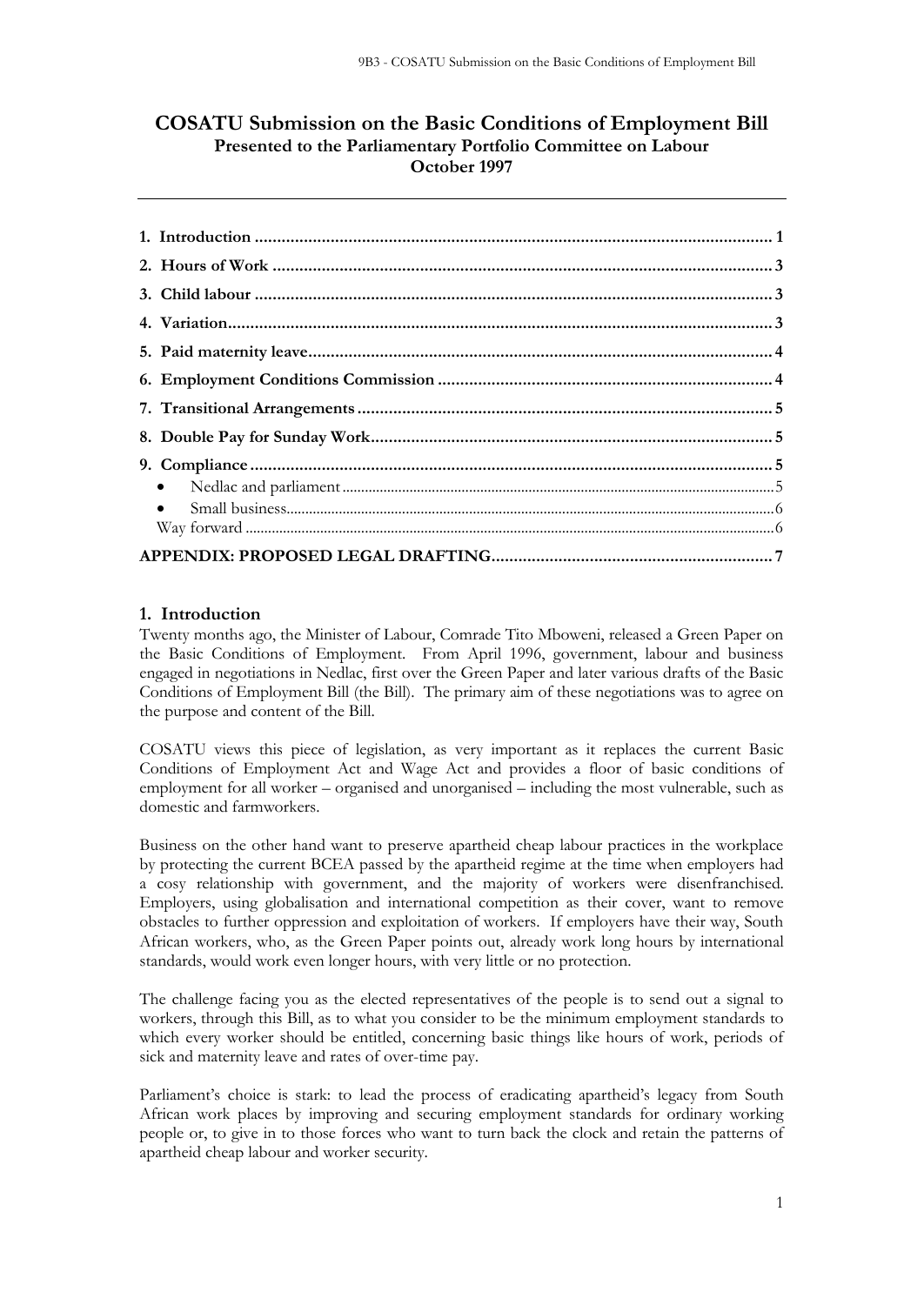From the beginning of the negotiations COSATU indicated that it supported the need to change the South African legislation taking into account the Minister's five year plan and the RDP, the demands of workers during many years of apartheid rule as well as the need for social justice at the workplace.

In this regard we indicated that while we support the broad thrust of major parts of the Green Paper, and subsequent draft Bills to the extent that they seek to set a basic floor, and to improve, and regulate working conditions, there remain certain core areas that we would want addressed. These issues have since become the subject of public debates during our marches and strikes as well as during the ill conceived court case by BSA. Indeed, while the Bill is only now before you, Parliamentarians have already referred to it in their various interventions during the parliamentary debates.

While government and labour generally, COSATU in particular, have revised their positions in search of a settlement, business have refused to change their positions. COSATU attempted to encourage a resolution through offering a number of major compromises. For example, during the course of negotiations last year, COSATU proposed:

- that a 40 hour working week, need not be implemented immediately but that it could be phased-in over a 5 year period.
- that the demand for 6 months paid maternity leave be reduced to 4 months paid with the right of an additional two months of unpaid leave, and
- that the minimum age of child labour be reduced from 18 to 16 years.

Despite these compromises by COSATU, business refused to compromise on its positions. Obviously, business is in no rush to see the implementation of new basic conditions legislation as the present Act was drafted by the apartheid regime at a time when the majority of workers were disenfranchised and when employers had a close alliance with that regime. The resulting intransigence of business led to a deepening of the conflict over the Bill, and endless attempts to delay the process.

In the process, business, supported by their representatives in parliament (especially the NP & DP) have exposed their true intentions:

- under the guise of "labour market flexibility" (i.e. undermining the rights of workers) they are determined to stop progressive labour legislation and to reverse existing legislation which limits the unfettered power which they have enjoyed in the past.
- In attacking the labour legislation business has attacked the legislative programme of Tito Mboweni's Five-Year Programme for the Department of Labour. This can be interpreted as nothing less than a rejection of the ANC government's programme to transform employment relations and promote equity and productivity in the work place. They do it under the guise of promoting employment creation and small business promotion, yet the same business is engaged in mass retrenchments and continues to resist anti-monopoly legislation.

Our submission will focus on the core issues that want the committee to address as well as hand over proposed draft changes for your consideration (contained in the accompanying document). The core issues that we seek to address are the following:

- Hours of work
- The prohibition of the used of child labour
- The variation of standards below what is provided in the legislation
- The right to paid maternity leave
- Employment Conditions Commission
- Transitional arrangements
- Sunday work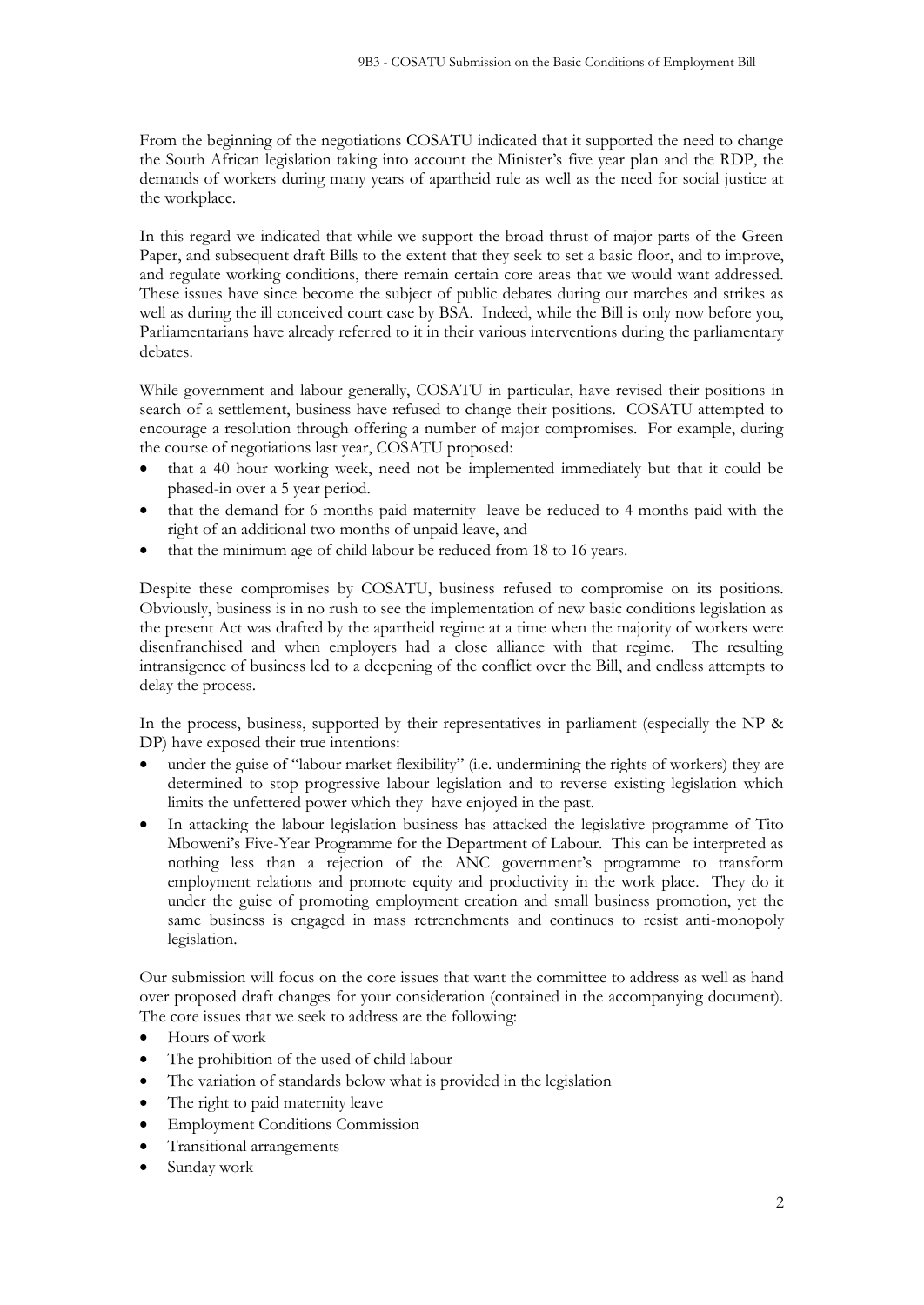### <span id="page-2-0"></span>**2. Hours of Work**

The Bill improves working hours in respect of those workers whose hours of work are currently above 45 hours. While we welcome this reduction in working hours, particularly in respect of domestic, security, transportation, farm and mineworkers, we remain of the view that the bill should be strengthened to ensure that the proposed schedule, and systematic reduction in hours. We therefore propose that the bill be amended to include the following:

- Entrench all sectoral minima which are below 45 hours, as a step to the goal contained in the Bill of achieving a 40-hour week. This needs to be explicitly captured in the schedule;
- In addition to the 18 months investigation proposed in the Bill, we recommend that the report be tabled in Nedlac, whereafter negotiations on the systematic reduction of working hours should take place. This should be implemented within two years;
- The reporting to parliament on progress in achieving the reduction of working hours should take place once every two years;

The phasing in of a 40-hour week, combined with a curb on overtime, can assist in increasing employment levels if there is a commitment by employers to invest in employment creation. This will be preferable to the situation where, through entrenching a longer working week, the law pushes the economy onto a path where fewer workers, work longer hours, for less.

### <span id="page-2-1"></span>**3. Child labour**

While we welcome the definition of a child in the Bill (below 18 years) in line with the Constitution, the Bill is too lenient in its approach to child labour. COSATU remains of the view that the threshold below which child labour would be prohibited should be set at 16 years instead of 15 as provided in the Bill. Further, COSATU wants to see the beefing up of provisions regulating employment of children between 16 and 18 years. In a country where there is a low skills base, high illiteracy, and youth unemployment, it makes no sense to discourage their parents from keeping their children at school.

### <span id="page-2-2"></span>**4. Variation**

The Bill provides for downward variation of basic conditions of employment through individual agreements, collective bargaining, bargaining councils and by ministerial and sectoral determinations. We remain opposed to the variation model in the Bill particularly in relation to the potential for downward variation under the guise of "flexibility" which would be erosion of workers basic rights, without a corresponding benefit to workers. We propose a model that will ensure that where variation takes place, a test of "on balance more favourable" is applied. This allows for a degree of flexibility to parties in collective bargaining, while not undermining the floor of basic rights.

The variation of basic standards has been introduced as a result of business's battle cry for the introduction of greater "labour market flexibility". Decoded, this usually aims to remove workers protection and lower their wages. It reflects business's yearning for a return to the days of apartheid's system of cheap black labour.

The ILO study on the South African labour market (1996) has in fact argued that the South African labour market is too flexible, particularly for the majority of black workers who are faced with harsh conditions and great insecurities as to wage levels, conditions of employment and access to benefits.

Rigidities tend to be concentrated in the upper echelons of the labour market, especially in the managerial and professional strata, who use their access to scarce skills and historically accumulated privileges to entrench their positions in a way which has led to huge disparities.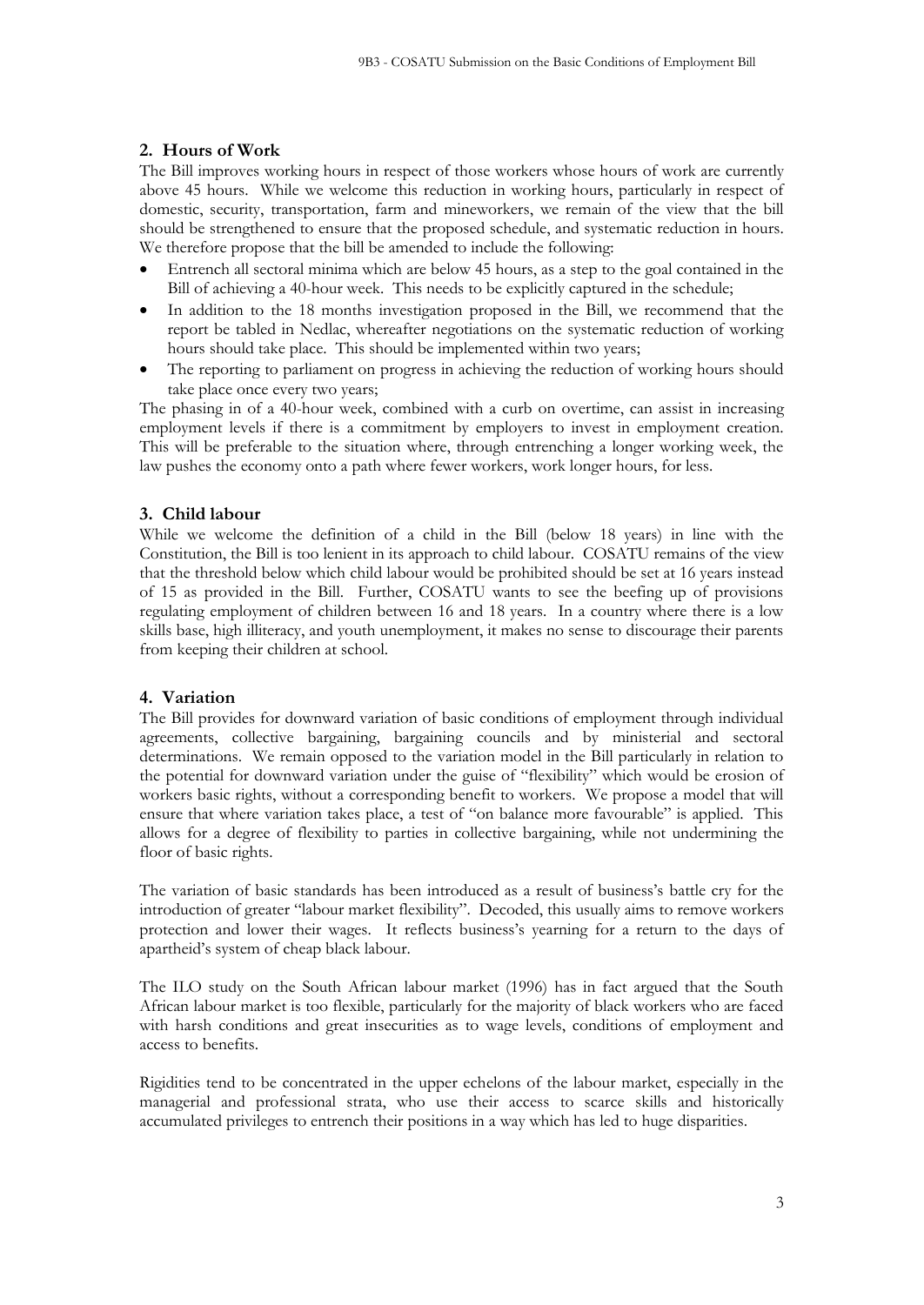To the extent that flexibility is about a genuine desire to mould patterns of production to meet peculiar needs, the Bill, as well as collective bargaining arrangements, provide for a number of mechanisms which respect the minimum standards provided in the Bill. This kind of flexibility is in our view adequate to deal with the circumstances facing different sectors.

To the extent that the committee agrees to the variation model in the Bill, the following amendments should be made, to protect a number of core rights from downward variation:

- Working hours should be included as part of the core rights that cannot be varied
- The Ministerial power to vary through sectoral determinations, as well as that of bargaining councils, should be limited to areas stipulated by the Act (as contained in the sections on individual and collective agreements).

## <span id="page-3-0"></span>**5. Paid maternity leave**

Women in South Africa particularly black women workers have suffered enormously under apartheid. Many of them have been dismissed for falling pregnant while employed. Some have had to resort to abortions to save their jobs. The current BCEA provides for three months maternity leave with no job guarantee. Unless they are covered by collective agreements, the only payment women receive is 45% of their UIF depending on period of contribution. It is important to note however, that this "maternity benefit" under the UIF, provides for six months, under certain circumstances.

Guaranteed maternity leave without guaranteed income is wholly inadequate. Lack of social security in South Africa also makes women, and many female-headed households, completely dependent on this payment.

We welcome the fact the Bill increases the period of maternity leave from three to four months seemingly with job guarantee. We, however, remain of the view that this does not go far enough particularly with respect to the leave period and payment. We, therefore recommend that the Bill be amended to provide for six months maternity leave of which at least four months should be paid. The Bill should expressly make it clear that this will be paid maternity leave. Further, that the provision dealing with job security be strengthened to make it clear that women are not only entitled to leave, but to their jobs when they return from confinement.

The common claim, including before yourselves yesterday, that payment of maternity leave will cripple employers who employ women, is either a result of deliberate misrepresentation, ignorance, or sexism. We have consistently argued for a social fund, which everyone would contribute to, which would therefore benefit all workers, and employers.

In the event that the UIF is used as a mechanism for payment, women who lose their jobs soon after returning from maternity leave should not have their unemployment benefits prejudiced. We reject the current position that seeks to maintain the levels of payment at 45% in favour of full payment. Taking into account the failure of the tripartite task team to reach agreement on the payment, we request that an independent team be appointed to make recommendations on the level of payment. In the meantime the Bill should be amended to provide for payment being effected through Ministerial determination, at the time that the Bill comes into operation.

# <span id="page-3-1"></span>**6. Employment Conditions Commission**

In addition to these core issues of dispute, COSATU remains concerned about the lack of teeth given to the Employment Conditions Commission (ECC), a crucial institution set up by the Bill. The Commission will have the function of, inter alia proposing minimum wages for vulnerable workers who are not covered by the collective bargaining processes. It is problematic that the ECC is being given inferior powers to its predecessor, the Wage Board. We believe that if it is to function effectively, its role must go beyond being a mere advisory institution to the Minister.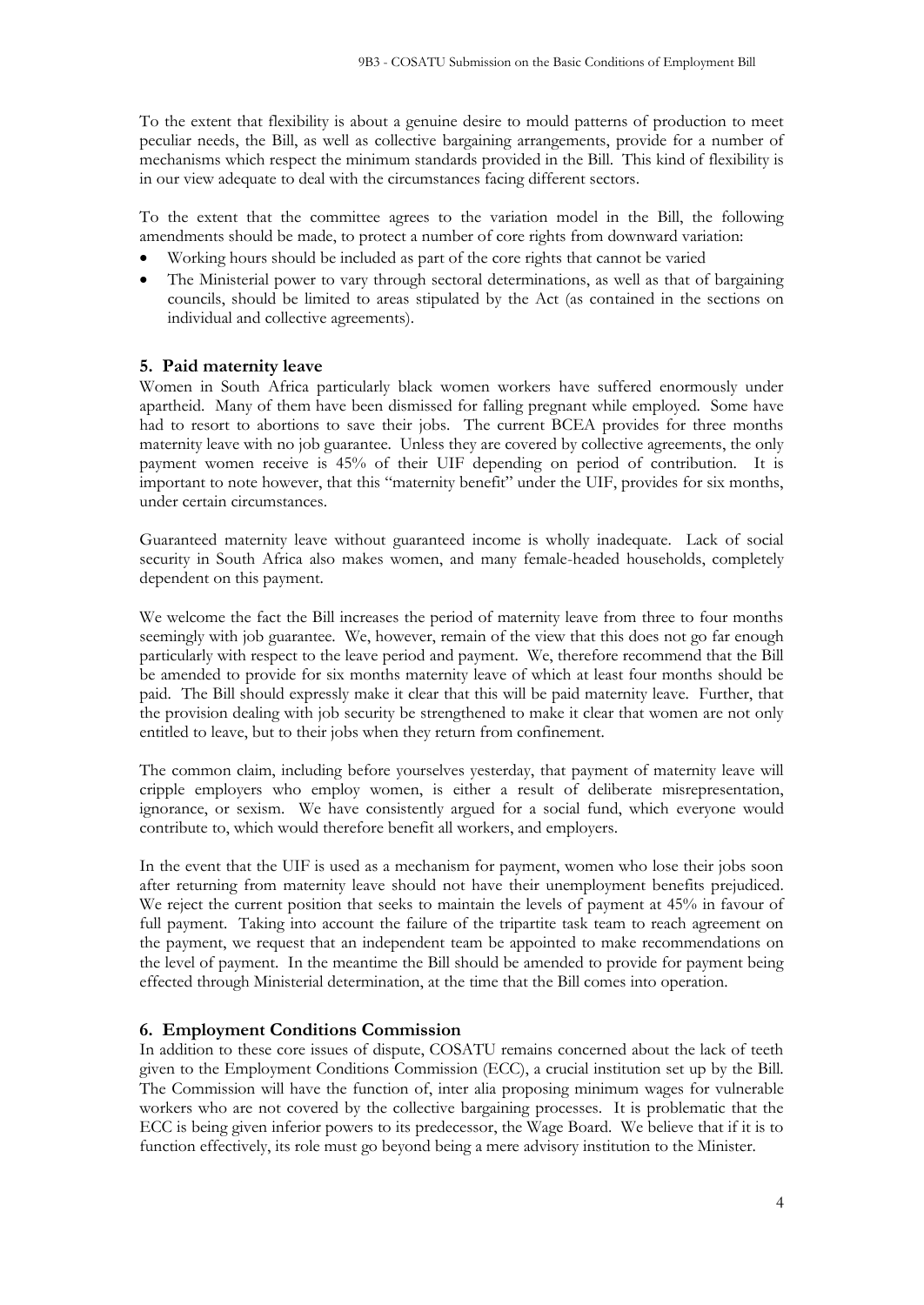## <span id="page-4-0"></span>**7. Transitional Arrangements**

The Bill contains a transitional schedule that suggests that in the case of the Mining, Farming and Security Industry the hours contemplated in the Bill will apply six months after the legislation is operational. We propose that hours of work for security workers be reduced from 60 to 55 hours when the Bill is promulgated and thereafter a further 5 hours every 10 months until 45 hours per week is reached, without loss of pay.

Affected sectors and industries should be encouraged to agree on how this would be implemented. Their discussions will not be about whether or when this should take place, but how to effect it within the stipulated period.

The current draft proposed the exclusion of the public sector for 18 months. This is a new point, which was never raised in the negotiations. We do not believe that public sector workers should be excluded from the Bill when it is implemented. We therefore propose that the government motivate why specific areas should be excluded so as to ensure negotiations with the public sector unions on when and how these will be effected.

## <span id="page-4-1"></span>**8. Double Pay for Sunday Work**

Sundays are the only day of the week most workers have a chance to be with their families. In terms of the Bill, when workers – who don't ordinarily work on Sunday – are required to work on Sunday, they should receive double pay. COSATU supports the Bill's provision for double pay on Sundays.

Difficulties emerge where an employee works on a Sunday and receives time off in lieu of extra payment. This is because the proposal in the Basic Conditions Bill is worse than the position under the existing Basic Conditions of Employment Act. Under the existing Act the employer had the option to pay the Sunday worker one and one third times the wage rate and give him or her a Paid day off. In terms of the new Bill, there may be an agreement that Sunday workers should be paid at their normal rate and that they receive an amount of paid time-off equal to the difference between what they have received for their Sunday work and what they were entitled to receive if they had been paid at double pay.

The effect of this complicated formula is that workers who take time-off as part of payment for working on Sundays will be worse off under the new Bill than under the current Act. Care should also be take to ensure that there is no difference in benefit between workers who are requested to work on Sunday or on their day off.

The proposed Bill should be amended to ensure that workers who elect to take a day off as part of their payment for Sunday work be placed in at least as favourable a position as is currently provided for under the existing Act.

### <span id="page-4-2"></span>**9. Compliance**

Enforcement mechanisms and penalties need to be appropriate to ensure that the rights contained in the Bill are taken seriously and enforced. Enforcement of workers rights should not continue to be taken less seriously than enforcement of property, patent, and other rights, which contain huge penalties.

<span id="page-4-3"></span>Issues raised by business on the process

### • **Nedlac and parliament**

Business and their representatives in the media are trying to claim that the processing of the Bill through parliament "undermines tripartism", "threatens to collapse Nedlac" etc. Those arguing this either don't understand the nature of the Nedlac process, or are deliberately trying to obfuscate the fact that business is abusing Nedlac to subvert the democratic process. COSATU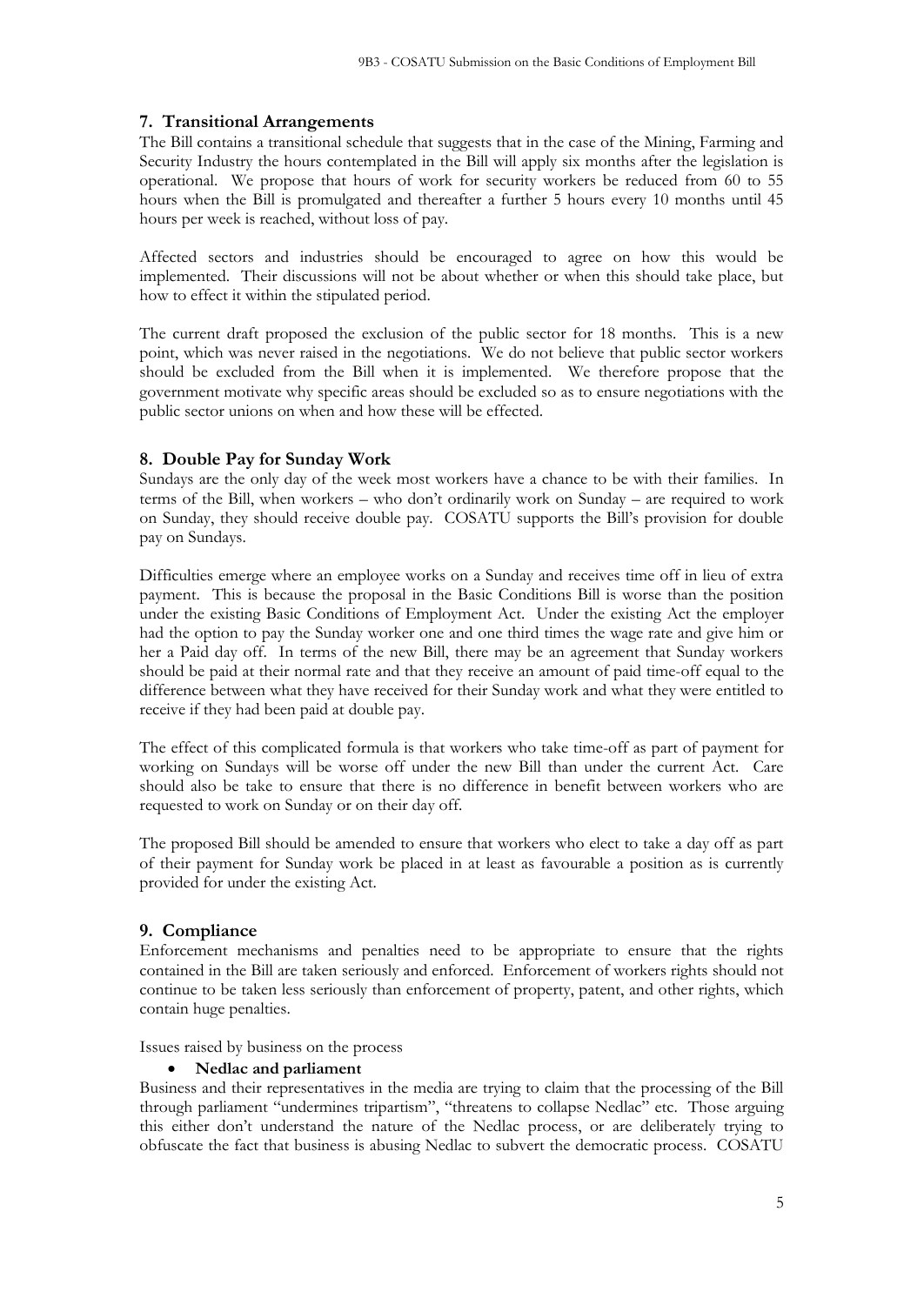has consistently throughout negotiations on the Bill argued that Nedlac should not be used to frustrate the parliamentary process, but to enhance it.

Nedlac was designed to deepen democracy, and to involve stakeholders. Not to frustrate legislation, or prevent parliament from exercising its sovereignty. Any reasonable person observing negotiations on the Bill in Nedlac surely must accept that after more than a year, these negotiations had run their course, and that parliament now needed to exercise its mandate to take a final decision. It is hypocritical for business to protest at the Bill being taken to parliament, when failure to reach agreement was in large part the result of business refusal to negotiate seriously, or to make meaningful compromises. Many of us gained the clear impression that business was abusing Nedlac to deliberately frustrate the process, scuttle the Bill, and thereby retain the status quo.

#### • **Small business**

<span id="page-5-0"></span>Big business is using small business as a red herring to conceal their real concern: that the Bill introduces measures, which inhibit their power to exploit. Big business organisations, which are represented here, and also claim to represent small business, are all affiliates of BSA, which was involved in the Nedlac negotiations.

Figures on working hours show that it is those working for large employers, not small business, who are working the longest hours, and the longest overtime (see table below). It is therefore nonsense for them to claim that their real concern is to protect small business.

| SMALL BUSINESS WORK LESS HOURS THAN BIG BUSINESS |                |                       |             |
|--------------------------------------------------|----------------|-----------------------|-------------|
| Number of workers                                | Hours per week | <b>Overtime</b> hours | Total hours |
| $1 - 50$                                         | 42,5           |                       | 45.         |
| $151 - 150$                                      | 42,6           | 0,0                   | 48,6        |
| $151 - 400$                                      | 43,4           | 5,9                   | 49,3        |
| $401 +$                                          | 44.3           |                       | 49.6        |

Source: Green Paper on Employment Standards

#### <span id="page-5-1"></span>**Way forward**

Following the many months of negotiations and final disagreement amongst the Nedlac partners, the task falls on South Africa's first post-apartheid Parliament to decide on the content of the Basic Conditions Bill.

COSATU is confident that the Parliamentary process – including submissions at public hearings – will yield positive results as Members of Parliament are well aware of the conditions and expectations of South Africa's workers.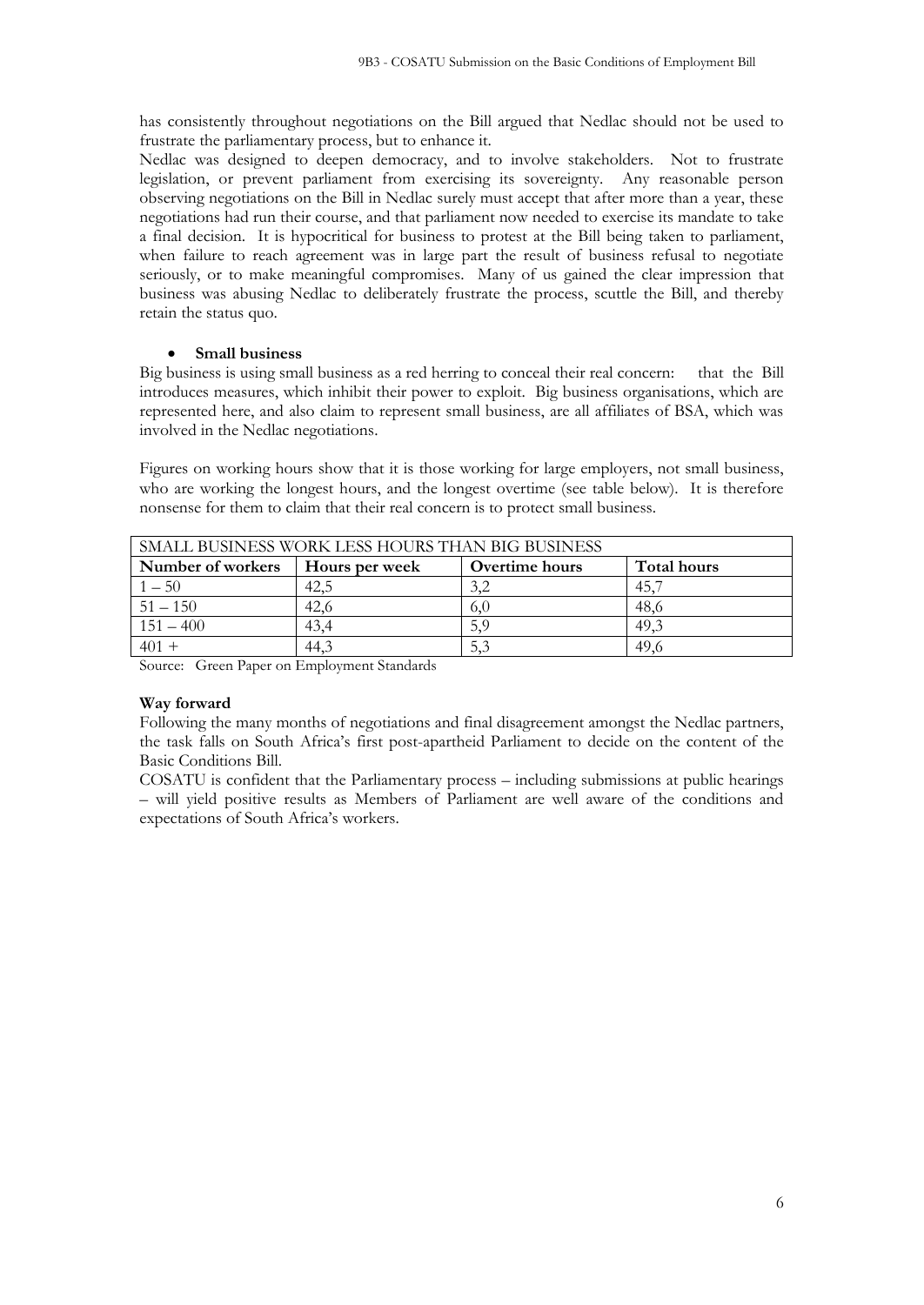# **APPENDIX: PROPOSED LEGAL DRAFTING**

1. This draft takes account of the Bill published in April 1997 ("the April Bill") and the Bill presented to Parliament ("the October Bill").

\_\_\_\_\_\_\_\_\_\_\_\_\_\_\_\_\_\_\_\_\_\_\_\_\_\_\_\_\_\_\_\_\_\_\_\_\_\_\_\_\_\_\_\_\_\_\_\_\_\_\_\_\_\_\_\_\_\_\_\_\_\_\_\_\_\_\_\_\_\_\_\_\_\_\_\_\_\_\_\_\_\_\_\_\_\_\_\_\_\_\_\_\_\_\_\_\_\_\_\_\_\_\_\_\_\_\_\_\_\_\_\_\_\_\_\_\_\_\_\_\_\_\_\_\_\_

Core issues

The core issues for COSATU are set out in the following items: Working Hours – 5, 6 and 7. Sunday work – 21, 22 and 23 Maternity Leave - 31 Variation – 42 – 50 and all items where comments are made about the variation of a specific condition of employment Child Labour – 41

<span id="page-6-0"></span>

| Item | Section in Sept  | Proposal                                                                                                               | Motivation                                                       |
|------|------------------|------------------------------------------------------------------------------------------------------------------------|------------------------------------------------------------------|
|      | <b>Bill</b>      |                                                                                                                        |                                                                  |
|      | <b>CHAPTER 1</b> |                                                                                                                        |                                                                  |
|      |                  | Insert the following definition:                                                                                       | As far as possible, a standard definition of a representative of |
|      |                  | "designated representative means a representative trade union, or,                                                     | affected employees is necessary, and this proposal is similar    |
|      |                  | in the absence of representative trade union, the representatives                                                      | to the provisions of s189(1) of the Labour Relations Act         |
|      |                  | nominated by the affected employees, or in the absence of such                                                         | which designates parties to be consulted over retrenchment.      |
|      |                  | nominated representatives, the affected employees."                                                                    |                                                                  |
| 2.   |                  | Insert the following definition:                                                                                       | It is necessary to define this.                                  |
|      |                  | "Representative trade union" means a trade union, or two or more                                                       |                                                                  |
|      |                  | trade unions acting jointly, whose numbers are a majority of the                                                       |                                                                  |
|      |                  | affected employees."                                                                                                   |                                                                  |
| 3.   |                  | Insert the following definition:                                                                                       | This is the same definition as in the Labour Relations Act.      |
|      |                  | "Serve" means to send by registered post, telegram, telex, telefax or                                                  |                                                                  |
|      |                  | deliver by hand.                                                                                                       |                                                                  |
| 4.   | 3(2)             | Amend the subsection as follows:                                                                                       | No other law should permit the downward variation of             |
|      |                  | "The provisions of this Act apply to persons undergoing vocational                                                     | conditions of employment of persons undergoing vocational        |
|      |                  | training except to the extent that any term or condition of their                                                      | training.                                                        |
|      |                  | employment is regulated by the provisions of any other law                                                             |                                                                  |
|      |                  | provided that the provisions of the other law are not less favourable                                                  |                                                                  |
|      |                  | than the provisions in this Act."                                                                                      |                                                                  |
|      | <b>CHAPTER 2</b> |                                                                                                                        |                                                                  |
| 5.   | 9(1)             | Table 1 of schedule 3 (Transitional Arrangements) should be It is necessary to provide a schedule for the reduction of |                                                                  |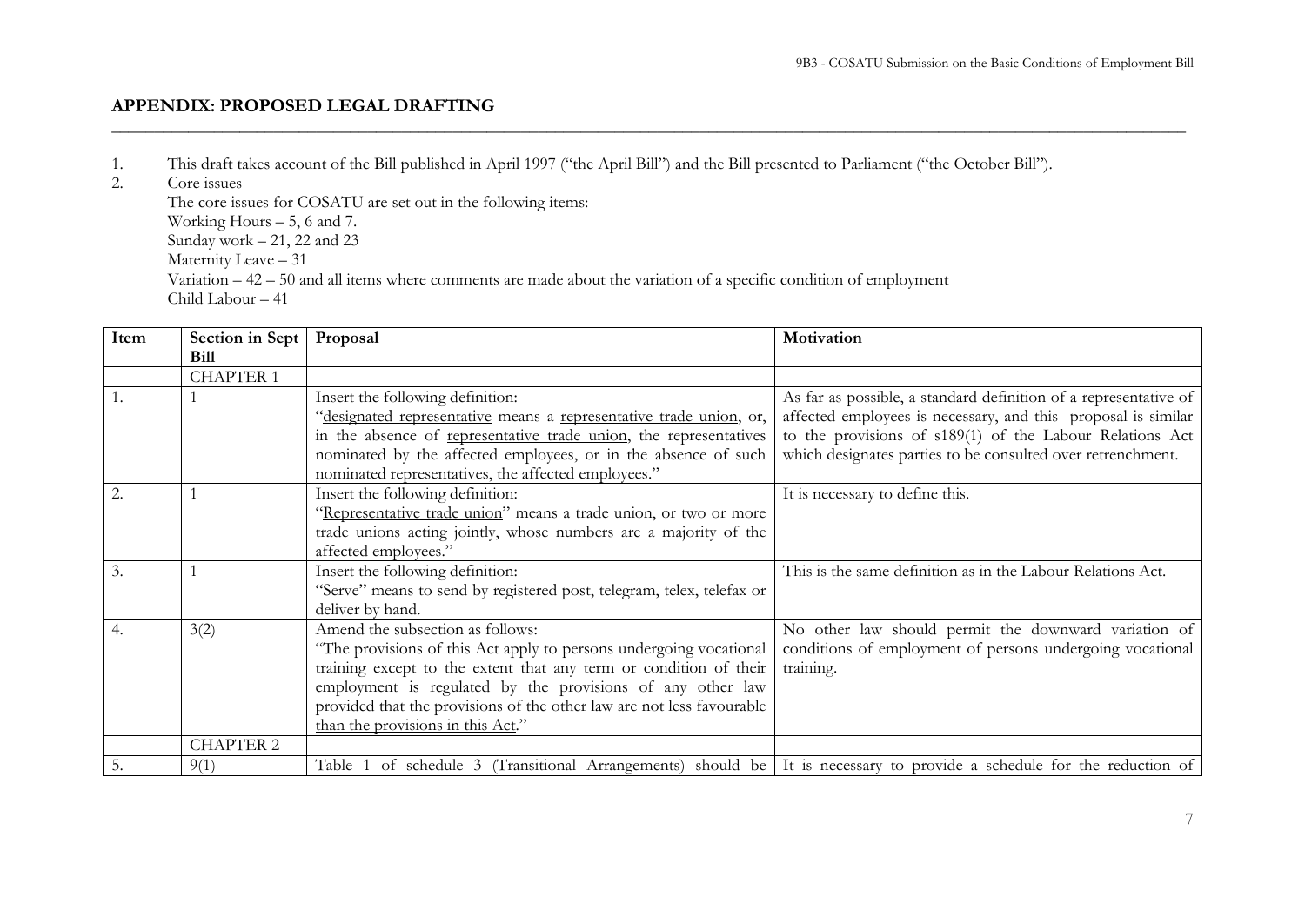| Item | Section in Sept<br><b>Bill</b> | Proposal                                                                                                                                                                                                                                                                                                                                                                                                                                          | Motivation                                                                                                                                                                                                            |
|------|--------------------------------|---------------------------------------------------------------------------------------------------------------------------------------------------------------------------------------------------------------------------------------------------------------------------------------------------------------------------------------------------------------------------------------------------------------------------------------------------|-----------------------------------------------------------------------------------------------------------------------------------------------------------------------------------------------------------------------|
|      |                                | amended with respect to security guards. See item 5:<br>"For a period of 12 months after the commencement date of this<br>Act, provided that the employees ordinary hours of work do not<br>exceed 55 hours per week; and thereafter reduce the maximum<br>ordinary hours of work every 10 months thereafter until the<br>maximum ordinary hours of work per week are 45"                                                                         | hours of security guards.                                                                                                                                                                                             |
|      |                                | Insert in schedule 3 an item $5(2)$ and renumber 5 as $5(1)$ :<br>"Despite section 9(1) an employer who prior to the commencement<br>of this Act, required or permitted any employee or category of<br>employees to work more than or equal to 41 but less than 45<br>ordinary hours per week, must reduce those ordinary weekly hours<br>applicable to such employee or category of employees by one hour<br>from the commencement of this Act." | Employees who have obtained better hours of work in the<br>past should retain that position relative to a new floor of<br>rights.                                                                                     |
|      |                                | Industries and sectors where a reduction in ordinary hours of work<br>is to take place due to the provisions of this Act must negotiate the<br>effect of this upon wages and remuneration. COSATU believes<br>and will motivate during these negotiations that any reduction in<br>weekly working hours caused by this Act must be without loss of<br>benefits and remuneration.                                                                  |                                                                                                                                                                                                                       |
| 6.   | 9(2)                           | Substitute this subsection with the following:<br>An employee's ordinary hours of work in terms of subsection (1)<br>may be extended up to 15 minutes in a day or 60 minutes in a week<br>to enable an employee whose duties include serving members of the<br>public to continue performing those duties after the completion of<br>ordinary hours of work by a written agreement with a designated<br>representative."                          | This is a core issue relating to the mechanism for variation.<br>By ensuring that negotiations with a representative trade<br>union takes place, the Act will be promoting the values of the<br>Labour Relations Act. |
|      |                                | "Designated representative" means "a representative trade union,<br>or, in the absence of a representative trade union, the<br>representatives nominated by the affected employees, or, in the<br>absence of such nominated representatives the affected employees"                                                                                                                                                                               |                                                                                                                                                                                                                       |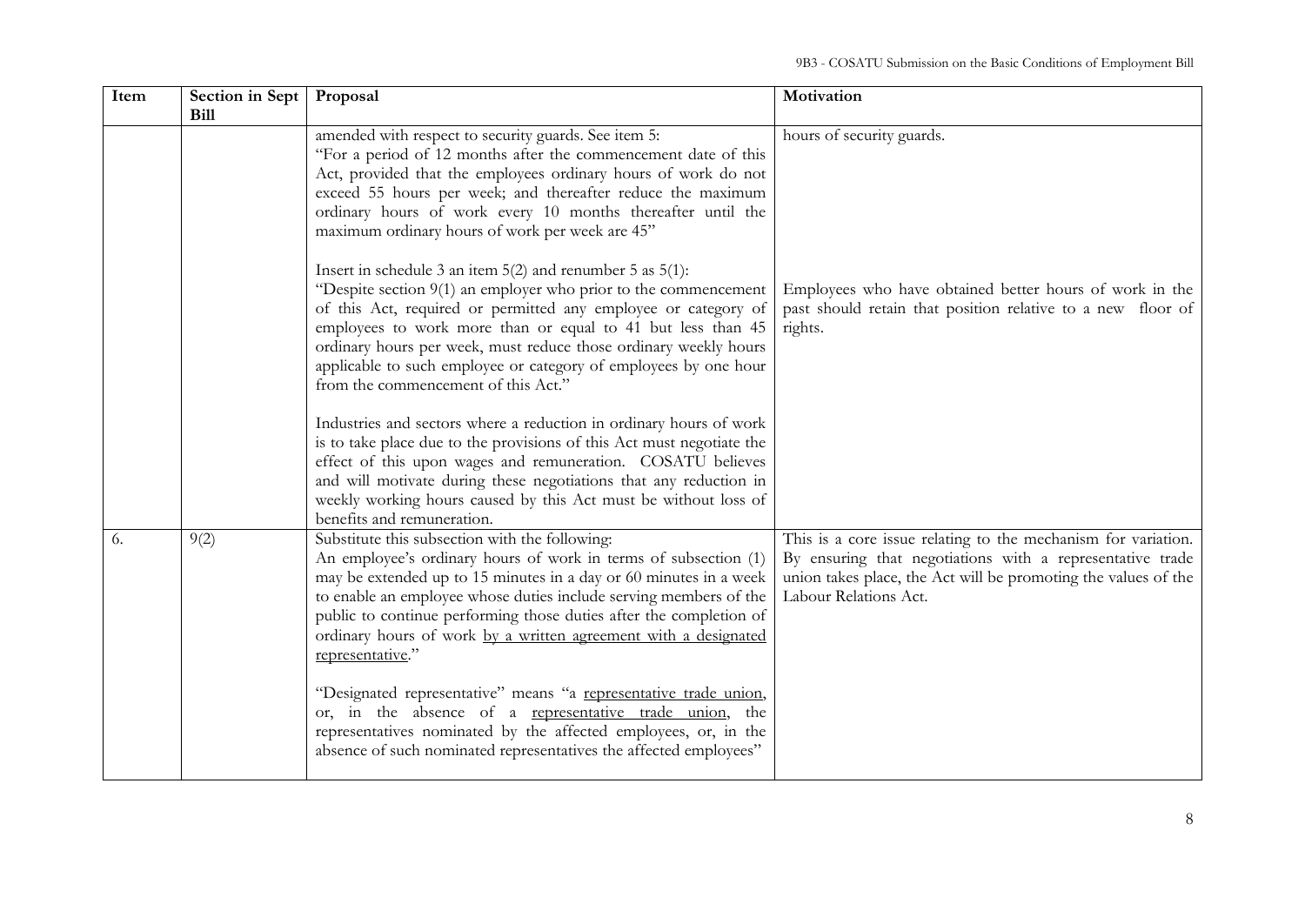| Item | Section in Sept<br><b>Bill</b> | Proposal                                                                                                                                                                                                                                                                                 | Motivation                                                                                                                                                                                                                                                                                                        |
|------|--------------------------------|------------------------------------------------------------------------------------------------------------------------------------------------------------------------------------------------------------------------------------------------------------------------------------------|-------------------------------------------------------------------------------------------------------------------------------------------------------------------------------------------------------------------------------------------------------------------------------------------------------------------|
|      |                                | "Representative trade union" means "a trade union, or two or more<br>trade unions acting jointly, whose numbers are a majority of the<br>affected employees."                                                                                                                            |                                                                                                                                                                                                                                                                                                                   |
| 7.   | 9(3)                           | Include a new sub-item 4(3) to schedule 1:<br>"The report must detail the progress made towards the reduction of<br>weekly working hours on a sectoral and national basis."<br>Amend item 5(2) of schedule 1 to read:<br>"The Department's first report must be published 6 months after |                                                                                                                                                                                                                                                                                                                   |
|      |                                | completion of the investigation referred to in item 4. Thereafter the<br>reports must be published every two years."<br>Amend item 5(3) of schedule 1 to read:<br>"The report must be tabled in Parliament and submitted to<br>NEDLAC by the Minister."                                  |                                                                                                                                                                                                                                                                                                                   |
| 8.   | 10(1)(a)                       | This subsection should be substituted with:<br>" to work overtime except in accordance with a written<br>agreement with a designated representative."                                                                                                                                    | This is a core issue relating to the mechanism for variation by<br>agreement.<br>See COSATU's comments in relation to section 9(2)                                                                                                                                                                                |
| 9.   | 10(3)                          | This subsection should be substituted with:<br>"Despite subsection (2), a written agreement with a designated<br>representative may provide for an employer to "                                                                                                                         | This is a core issue relating to the mechanism for variation by<br>agreement.                                                                                                                                                                                                                                     |
| 10.  | 10(4)(b)                       | This subsection should be substituted with:<br>"A written agreement with a designated representative may increase<br>the period contemplated by paragraph (a) to 3 months."                                                                                                              | This is a new subsection which did not appear in the April<br>Bill. COSATU's first problem relates to the mechanism for<br>variation. The second problem is that the period of 12<br>months is too long.                                                                                                          |
| 11.  | 10(5)                          | This subsection should be substituted with:<br>"A agreement concluded in terms of subsection (1) lapses after one<br>year and if renewed may not be valid for longer than a one year<br>period on each renewal."                                                                         | There is no reason why this should be limited only to the first<br>year. To protect workers' rights it should be up for<br>negotiation each year.                                                                                                                                                                 |
| 12.  | 11                             | Delete this section                                                                                                                                                                                                                                                                      | COSATU is not opposed to the compressed working week or<br>averaging of hours in principle. However it should not mean<br>that workers sacrifice their overtime pay for any hours that<br>they would have worked overtime had there been a normal<br>working week. This 'flexibility' is flexibility of standards |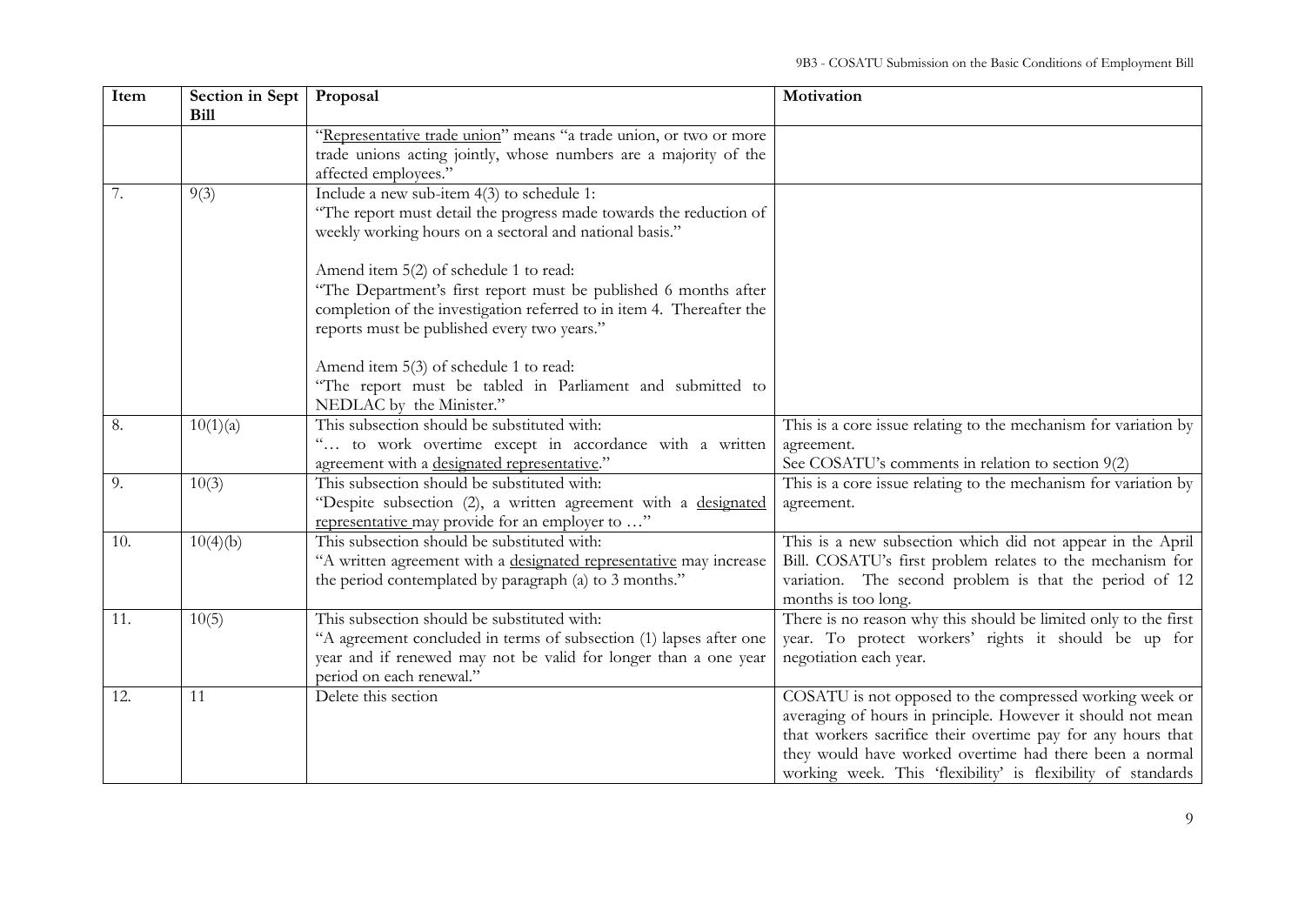| Item | Section in Sept   Proposal |                                                                                                                                          | Motivation                                                                                                                  |
|------|----------------------------|------------------------------------------------------------------------------------------------------------------------------------------|-----------------------------------------------------------------------------------------------------------------------------|
|      | <b>Bill</b>                |                                                                                                                                          |                                                                                                                             |
|      |                            |                                                                                                                                          | downwards which favours the employer only rather than                                                                       |
|      |                            |                                                                                                                                          | flexibility which provides an equivalent benefit to the                                                                     |
|      |                            |                                                                                                                                          | employee as a result of the change.                                                                                         |
| 13.  | 11(2)                      | Notwithstanding the comments about s11 above, it is not clear why                                                                        | It is necessary to clarify what period of the 24 cycle is                                                                   |
|      |                            | subsection (2)(d), which was in the April Bill, has now been deleted.                                                                    | considered night work.                                                                                                      |
|      |                            | Subsection $(2)(d)$ stated:<br>after 18h00 and before 06h00 the next day"                                                                | It is only proper in COSATU's view that this should be a<br>twelve hour cycle that coincides most closely with common       |
|      |                            | $\lq\lq$ (d)<br>If this section remains in the Bill subsection (d) should be                                                             | sense of notions of night and day.                                                                                          |
|      |                            | reinstated.                                                                                                                              |                                                                                                                             |
| 14.  | 11                         | Notwithstanding the comments about s11 above:                                                                                            | It is not clear why subsection (3), which was in the April Bill,                                                            |
|      |                            | Retain subsection (3) which was in the April Bill.                                                                                       | has now been deleted.                                                                                                       |
|      |                            | Agreements to vary should always be in writing with a<br>$\overline{c}$                                                                  |                                                                                                                             |
|      |                            | representative as defined.                                                                                                               |                                                                                                                             |
| 15.  | 12                         | See comments with respect to section 11 above.                                                                                           | S12(4) is a new provision in the October Bill. It is not clear                                                              |
|      |                            | Notwithstanding the comments above, Subsection 12(4) should be                                                                           | why the limitation on the duration of the collective agreement                                                              |
|      |                            | deleted. If this section remains in the Bill, where averaging is<br>introduced it should also result in employees receiving no less than | about averaging, namely 12 months, should be limited to the<br>first 2 collective agreements. Surely it should apply to all |
|      |                            | the payment for the average ordinary and overtime hours worked                                                                           | collective agreements?                                                                                                      |
|      |                            | each week or each month during the period over which hours are                                                                           | It should not be possible for employees to be lured into                                                                    |
|      |                            | averaged.                                                                                                                                | sacrificing their permanent rights for a short term economic                                                                |
|      |                            |                                                                                                                                          | gain in one round of negotiations.                                                                                          |
| 16.  | 14(2)                      | The subsection should be substituted with:                                                                                               | The wording is too broad. It should be limited to specific                                                                  |
|      |                            | "An employer may not require or permit an employee to work                                                                               | categories of employees.                                                                                                    |
|      |                            | during the meal interval unless the employee is performing                                                                               |                                                                                                                             |
|      |                            | emergency work or is a domestic worker who is taking care of                                                                             |                                                                                                                             |
|      |                            | children, the aged, the sick, the frail or the disabled.                                                                                 |                                                                                                                             |
| 17.  | 14(5)                      | Substitute this section with:                                                                                                            | This is a core issue relating to the mechanism for variation by                                                             |
|      |                            | "A written agreement with a designated representative may"                                                                               | agreement.                                                                                                                  |
| 18.  | 15(1)(b)                   | Substitute this section with:                                                                                                            | This is a core issue relating to the mechanism for variation by                                                             |
|      |                            | "a weekly rest period of at least 36 consecutive hours must include                                                                      | agreement.                                                                                                                  |
|      |                            | Sunday unless otherwise agreed to by means of a written agreement<br>with a designated representative."                                  |                                                                                                                             |
| 19.  | 15(3)(a)                   | Amend this section to refer to 72 consecutive hours instead of 60                                                                        | The 60 hour threshold is too short.                                                                                         |
|      |                            |                                                                                                                                          |                                                                                                                             |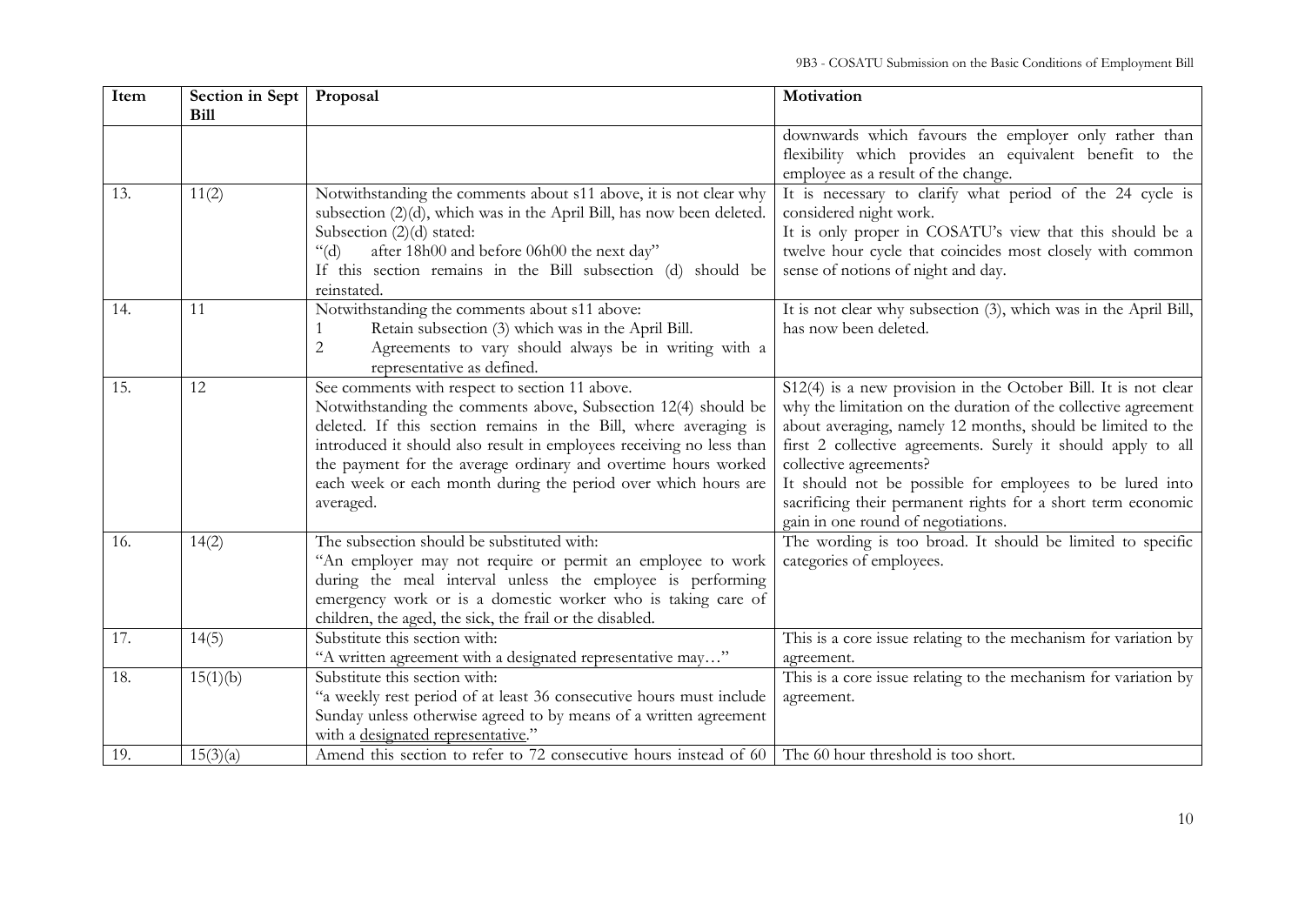| Item | Section in Sept | Proposal                                                             | Motivation                                                                                                                    |
|------|-----------------|----------------------------------------------------------------------|-------------------------------------------------------------------------------------------------------------------------------|
|      | Bill            |                                                                      |                                                                                                                               |
|      |                 | consecutive hours.                                                   |                                                                                                                               |
| 20.  | 15(3)           | Substitute this section with:                                        | This is a core issue relating to the mechanism for variation by                                                               |
|      |                 | "Despite subsection (1)(b), a written agreement with a designated    | agreement.                                                                                                                    |
|      |                 | representative may provide for - "                                   |                                                                                                                               |
| 21.  | 16(1)           | Add a subsection in section 15 which reads:                          | An employee who normally works on a Sunday should not be                                                                      |
|      |                 | "For the purposes of this section, one day of the weekly rest period | disadvantage vis-à-vis other workers in relation to pay for                                                                   |
|      |                 | of an employee who normally works on a Sunday is deemed to be        | work performed on his or her normal rest period.                                                                              |
|      |                 | equivalent to a Sunday and all the provisions of this section must   | COSATU is not seeking to introduce work on a rest day, but                                                                    |
|      |                 | apply to that day with the necessary changes. The day referred to in | variation by means of a collective agreement concluded at a                                                                   |
|      |                 | this subsection must be agreed in writing with a designated agent."  | bargaining council, ministerial exemption and a sectoral                                                                      |
|      |                 |                                                                      | determination may permit this. COSATU seeks a provision                                                                       |
|      |                 |                                                                      | for payment if such exemptions are made possible under the                                                                    |
| 22.  |                 | Substitute the preamble in the existing subsection with:             | Act. This is subject to agreement on the variation clause.<br>This is a core issue relating to the mechanism for variation by |
|      | 16(3)           | "Despite subsections (1) and (2) a written agreement with a          | agreement.                                                                                                                    |
|      |                 | designated representative may"                                       |                                                                                                                               |
| 23.  | 16<br>new       | Substitute 16(4) with the following and renumber the existing        | This will ensure that the interests of employees currently                                                                    |
|      | section         | subsection as 16(5) with the necessary numbering changes to          | benefiting from the provisions of $s10(2)(b)$ of the old BCEA                                                                 |
|      |                 | subsequent subsections:                                              | are protected.                                                                                                                |
|      |                 | "If an employee grants a combination of time off and pay for work    |                                                                                                                               |
|      |                 | performed on a Sunday, the combination must be no less               |                                                                                                                               |
|      |                 | favourable than the equivalent of double the employee's rate of pay, |                                                                                                                               |
|      |                 | or, one day of paid time off and the remainder and the remainder at  |                                                                                                                               |
|      |                 | one and a third the employee's rate of pay for the time the          |                                                                                                                               |
|      |                 | employee worked on Sunday, whichever is higher."                     |                                                                                                                               |
| 24.  | 17(2)           | Substitute this section with:                                        | This is a core issue relating to the mechanism for variation by                                                               |
|      |                 | "An employer may only require or permit an employee to perform       | agreement.                                                                                                                    |
|      |                 | night work in accordance with a written agreement with a             |                                                                                                                               |
|      |                 | designated representative, and if -"                                 |                                                                                                                               |
| 25.  | 17(2)(b)        | Substitute this subsection with:                                     | The Bill ignores the dangerous character of some forms of                                                                     |
|      |                 | "the employer provides safe transportation between the employee's    | transport (e.g. trains at night).                                                                                             |
|      |                 | place of residence and the workplace at the commencement and         |                                                                                                                               |
|      |                 | conclusion of the employee's shift."                                 |                                                                                                                               |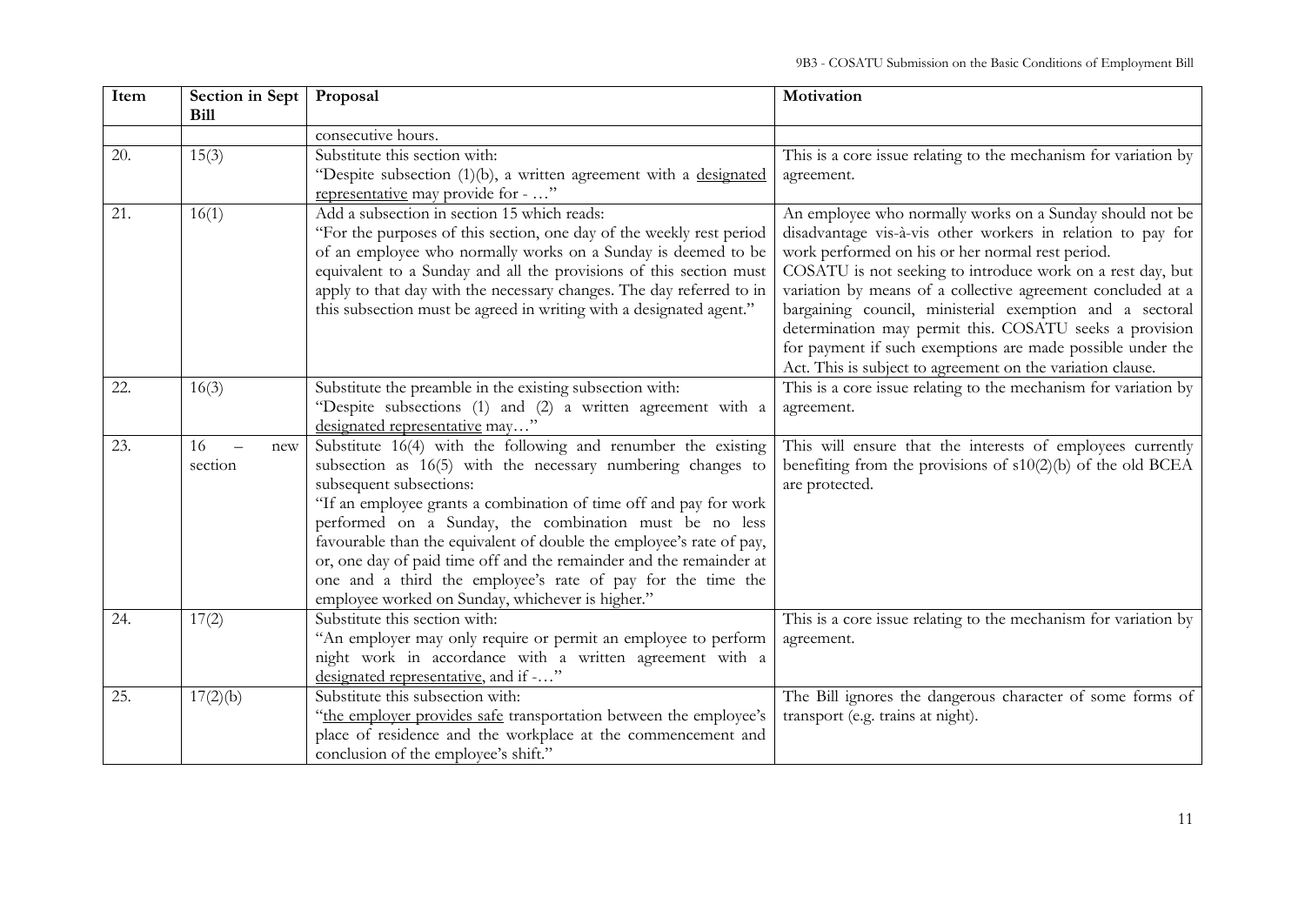| Item | Section in Sept<br><b>Bill</b> | Proposal                                                                                                                                                                                                                                                                                                                                                                                                                                                                                                                | Motivation                                                                                                                                                                                                                                                                                                                                                                                                                                                                                                                              |
|------|--------------------------------|-------------------------------------------------------------------------------------------------------------------------------------------------------------------------------------------------------------------------------------------------------------------------------------------------------------------------------------------------------------------------------------------------------------------------------------------------------------------------------------------------------------------------|-----------------------------------------------------------------------------------------------------------------------------------------------------------------------------------------------------------------------------------------------------------------------------------------------------------------------------------------------------------------------------------------------------------------------------------------------------------------------------------------------------------------------------------------|
| 26.  | 17(3)(a)                       | Substitute this subsection with:<br>"inform the employee of $-$<br>any health or safety hazards associated with the work<br>(i)<br>that the he or she is required to perform; and<br>The employee's right to undergo a free medical<br>(ii)<br>assessment<br>This communication must be in writing to the employee in a<br>language that the employee understands. If the employee is not able<br>to understand the written communication, it must be explained<br>orally in a language that the employee understands." | An employee should be informed of all his or her rights about<br>night work. The communication must be understood by the<br>worker in order to be sure the employee's consent is genuine.                                                                                                                                                                                                                                                                                                                                               |
| 27.  | 17(3)(b)                       |                                                                                                                                                                                                                                                                                                                                                                                                                                                                                                                         | It is not clear why the point about the "costs of the medical<br>examination" has been left out of the October Bill when it<br>was present in the April Bill. The employee should not have<br>to bear the costs of the medical examination as night work is<br>for the convenience of the employer.                                                                                                                                                                                                                                     |
| 28.  | 17(3)(c)(ii)                   | Delete this subsection                                                                                                                                                                                                                                                                                                                                                                                                                                                                                                  | This subsection was not in the April Bill. It can provide an<br>easy mechanism for employers to avoid compliance with the<br>clause and compel employees who are ill to work night work<br>which is supposed only to be worked only by agreement. It<br>also is contrary to the intention of Clause 10(4) of the Code<br>of Good Conduct for Dismissals which stipulates that an<br>employer should give particular consideration to employees<br>who suffer from work related illnesses in seeking to<br>accommodate their incapacity. |
| 29.  | 19(2)                          | Delete this subsection.                                                                                                                                                                                                                                                                                                                                                                                                                                                                                                 | This subsection was not in the April Bill. There is no reason<br>why the provisions of this chapter should not apply to all<br>leave.                                                                                                                                                                                                                                                                                                                                                                                                   |
| 30.  | 23(1)                          | Amend this subsection as follows:<br>"An employer is not required to pay an employee in terms of<br>section 22 if the employee has been absent from work for more<br>than two consecutive days or more than two occasions during an<br>eight week period and, on request by the employer, does not<br>produce a medical certificate stating the employee was unable to<br>work for the duration of the employee's latest absence on account                                                                             | The employee may not be able to produce a certificate for the<br>previous occasions that he/she was absent in the last 8 weeks.<br>He/she may have been genuinely sick on those occasions.                                                                                                                                                                                                                                                                                                                                              |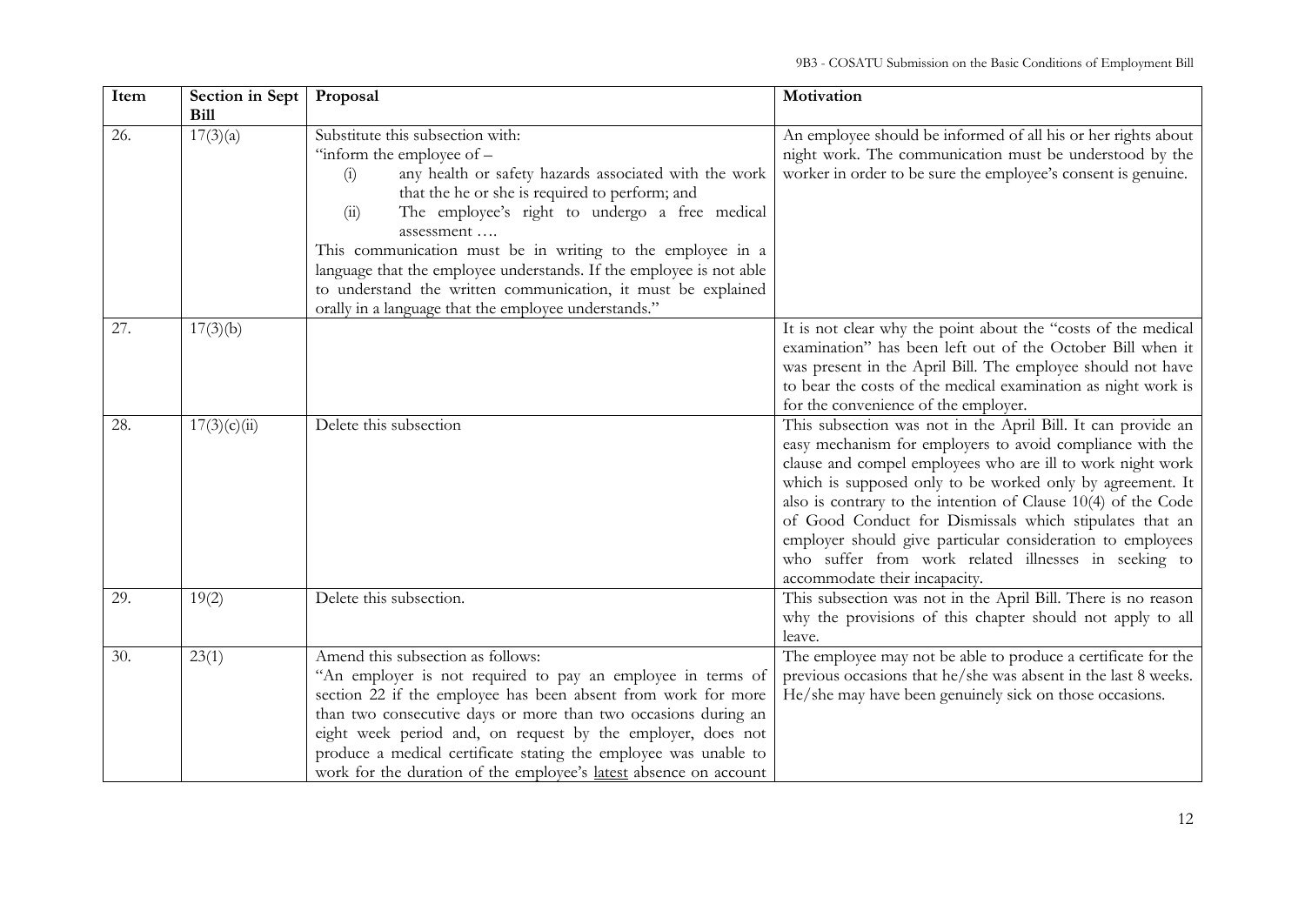| Item | Section in Sept<br>Bill | Proposal                                                                                                                                                                                                                                                                                                                                                                                                                                                                                                                                       | Motivation                                                                                                                                                                                                                                                                                          |
|------|-------------------------|------------------------------------------------------------------------------------------------------------------------------------------------------------------------------------------------------------------------------------------------------------------------------------------------------------------------------------------------------------------------------------------------------------------------------------------------------------------------------------------------------------------------------------------------|-----------------------------------------------------------------------------------------------------------------------------------------------------------------------------------------------------------------------------------------------------------------------------------------------------|
|      |                         | of sickness or injury."                                                                                                                                                                                                                                                                                                                                                                                                                                                                                                                        |                                                                                                                                                                                                                                                                                                     |
| 31.  | 25(1)                   | Substitute the following for the existing subsection:<br>"An employee is entitled to at least six consecutive months<br>maternity leave."<br>As regards payment insert a new subsection 25(7) with the<br>following effect:                                                                                                                                                                                                                                                                                                                    | It is desirable for a woman to take six months leave for the<br>physical and psychological well being of the child and the<br>mother.                                                                                                                                                               |
|      |                         | "An employee is entitled to payment of a percentage of her ordinary<br>remuneration for a period of at least 4 months whilst on maternity<br>leave, which must be paid to the employee by the Unemployment<br>Insurance Fund (UIF). The Minister must prescribe the percentage<br>of ordinary remuneration to be paid in terms of this clause. The<br>payment made to an employee by the UIF for maternity leave<br>benefits must not adversely affect her right to unemployment<br>benefits that would normally be due to her under the UIF." | A woman should not be discriminated against in respect of<br>her unemployment entitlement merely because she drew<br>maternity leave benefits from the UIF fund.                                                                                                                                    |
| 32.  | 27(2)                   | Substitute this subsection with:<br>"An employer must grant an employee, during each annual leave<br>cycle, at the request of the employee, a total of three days' paid<br>leave, which the employee is entitled to take in whole or in part -"                                                                                                                                                                                                                                                                                                | The underlined additions are to make clear that such leave<br>may be taken in part.                                                                                                                                                                                                                 |
| 33.  | 28(2)                   | This subsection should be deleted.                                                                                                                                                                                                                                                                                                                                                                                                                                                                                                             | This is a new provision in the October Bill which widens the<br>classes of excluded workers. There is no reason why small<br>employers and employers of domestic workers should be<br>exempt from the sections mentioned.                                                                           |
| 34.  | 34(1)(a)                | Substitute this subsection with:<br>"the employee gives prior written consent to the deduction in<br>respect of a debt specified in the agreement which must also<br>specify, where applicable, the nature and quantity of any goods sold<br>which gave rise to the debt; or"                                                                                                                                                                                                                                                                  | It must be clear what the deduction is for. A deduction like<br>this could lead to a volatile dispute. The Act must prevent<br>such disputes by ensuring the provision of adequate<br>information.                                                                                                  |
| 35.  | 34(2)                   | Substitute this clause with:<br>"Despite section 34(1) an employer may not make any deduction<br>arising out of any loss or damage, unless"                                                                                                                                                                                                                                                                                                                                                                                                    | CPSATU wishes to limit any deductions for loss or damage<br>circumventing the requirements of $s34(1)(a)$ and $s34(2)$ by<br>permitting such deductions in a collective agreement under<br>s34(1)(b). With all deductions that may arise from loss or<br>damage, a fair procedure must be followed. |
| 36.  | 34(2)(d)                | "the total deductions from the employee's remuneration in terms of<br>this subsection do not exceed one-quarter of the employee's                                                                                                                                                                                                                                                                                                                                                                                                              | A deduction of 1/4 of an employee's annual bonus could<br>amount to a significant reduction in the take home bonus,                                                                                                                                                                                 |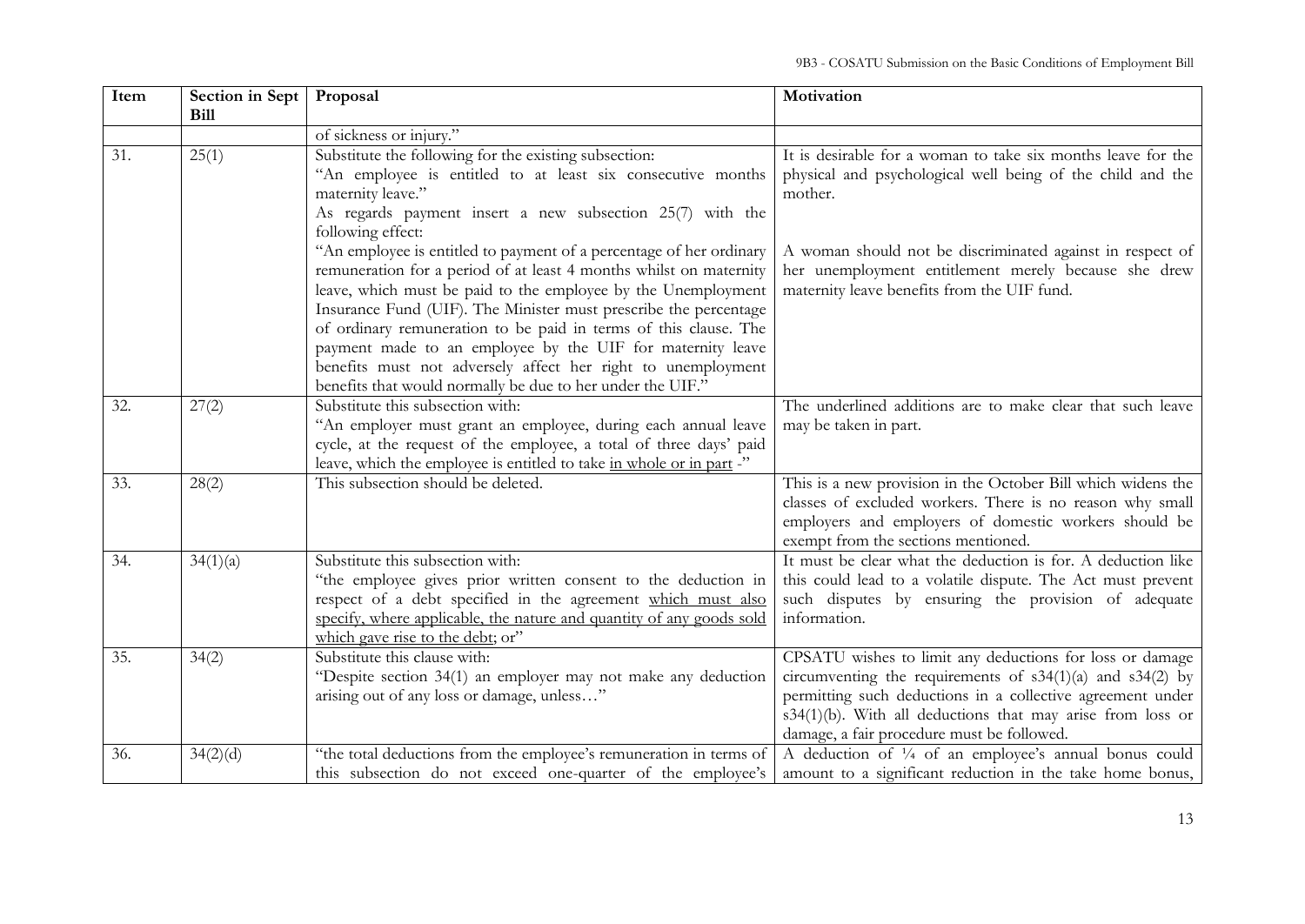| Item | Section in Sept<br><b>Bill</b> | Proposal                                                                                                                                                                                                                                                                                                                                                                      | Motivation                                                                                                                                                                                                                                                                                                                 |
|------|--------------------------------|-------------------------------------------------------------------------------------------------------------------------------------------------------------------------------------------------------------------------------------------------------------------------------------------------------------------------------------------------------------------------------|----------------------------------------------------------------------------------------------------------------------------------------------------------------------------------------------------------------------------------------------------------------------------------------------------------------------------|
|      |                                | remuneration in money excluding any remuneration paid annually<br>apart from leave pay."                                                                                                                                                                                                                                                                                      | especially as these are usually taxed at a higher rate at the time<br>of payment. COSATU believes deductions should be levied<br>only on regular remuneration.                                                                                                                                                             |
| 37.  | 34(5)(a)                       | COSATU proposes that the subsection be substituted with:<br>"Repay any remuneration except for overpayments previously made<br>during the two months preceding the repayment by the employer<br>resulting from an error in calculating the employee's remuneration."                                                                                                          | In s70(d) the Bill limits the recovery of underpayment by the<br>Labor Inspectorate to arrear underpayment of 12 months<br>only, whereas no limit is placed on the period for recovering<br>overpayments.                                                                                                                  |
| 38.  | 37(1)(b)                       |                                                                                                                                                                                                                                                                                                                                                                               | There is no good reason why an employee should be entitled<br>to less notice pay after one month in employment than after<br>one year.                                                                                                                                                                                     |
| 39.  | 37(2)                          | Delete this section                                                                                                                                                                                                                                                                                                                                                           | Notice periods are fundamental entitlements which should<br>not be different in different sectors as they affect all<br>employees in the same manner.<br>Also, in the absence of a minimum notice period of<br>retrenchment in the LRA, such a provision is essential to<br>reduce hasty and ill-considered retrenchments. |
| 40.  | 41(3)                          | COSATU proposes that this sub-section should be amended to<br>read:<br>"(3) The Minister may vary the amount of severance pay in terms<br>(2) by notice in the Gazette. Despite any other provision in this Act,<br>may only be done after consulting NEDLAC and the Public Service<br>Co-ordinating Bargaining Council established under Schedule of the<br>Labour Relations | The amendment is necessary in one view to ensure no<br>downward revision of severance entitlements by sectoral or<br>ministerial determination.                                                                                                                                                                            |
|      | <b>CHAPTER 6</b>               |                                                                                                                                                                                                                                                                                                                                                                               |                                                                                                                                                                                                                                                                                                                            |
| 41.  | 43, 44                         | The age of 15 should be replaced with the age of 16 in subsections<br>43(1) and 44(1).                                                                                                                                                                                                                                                                                        | Given the shortage of jobs for adult breadwinners and the<br>importance of raising educational standards of school leavers,<br>children should be encouraged to stay in school longer.                                                                                                                                     |
|      | <b>CHAPTER 7</b>               |                                                                                                                                                                                                                                                                                                                                                                               |                                                                                                                                                                                                                                                                                                                            |
| 42   | 49                             | Delete subsections (1) and (2) and replace with:<br>"A collective agreement may replace or exclude a basic condition of employment<br>to the extent permitted by this Act or a sectoral determination."                                                                                                                                                                       |                                                                                                                                                                                                                                                                                                                            |
| 43.  | 50(1)                          |                                                                                                                                                                                                                                                                                                                                                                               | Labour welcomes the limitation of exemptions to individual<br>cases but believes that it is unnecessary and undesirable to                                                                                                                                                                                                 |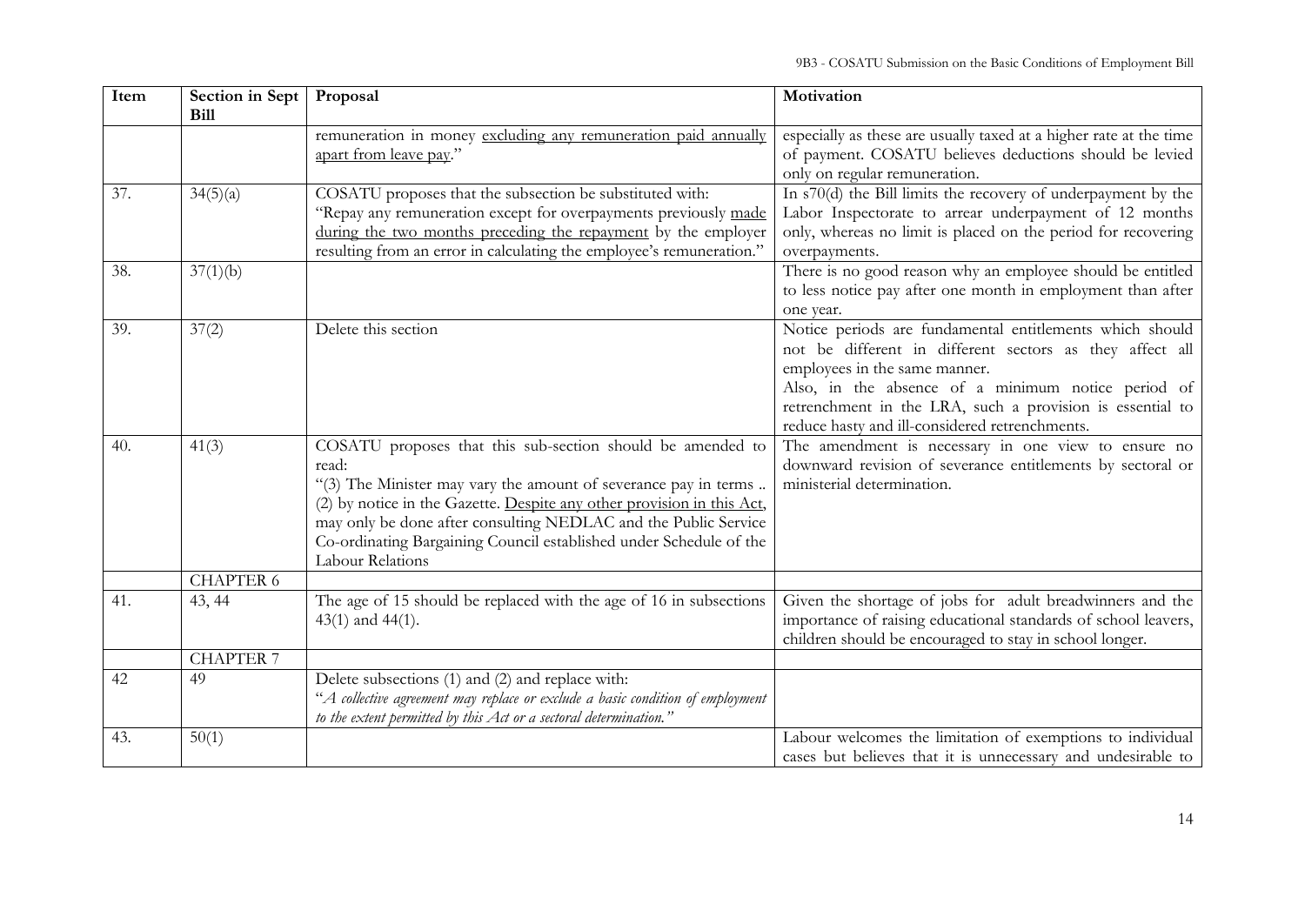| Item | Section in Sept | Proposal                                                                       | Motivation                                                     |
|------|-----------------|--------------------------------------------------------------------------------|----------------------------------------------------------------|
|      | <b>Bill</b>     |                                                                                |                                                                |
|      |                 |                                                                                | extend the class of applicants to employer organizations.      |
|      |                 |                                                                                | Individual exemptions should only be granted temporarily on    |
|      |                 |                                                                                | grounds of dire economic necessity requiring short term        |
|      |                 |                                                                                | relief, otherwise they can simply become a device for          |
|      |                 |                                                                                | undercutting competitors.                                      |
|      |                 |                                                                                | Also, merely because a business is failing does not mean that  |
|      |                 |                                                                                | employees should bear the additional cost of that failure in   |
|      |                 |                                                                                | the form of lower conditions of employment.                    |
|      |                 |                                                                                | Only if the relief granted will clearly resolve the short term |
|      |                 |                                                                                | difficulties of the business should it be granted.             |
| 44.  | 50(2)           |                                                                                | There is no justification for not limiting the Minister's      |
|      |                 |                                                                                | discretion to vary core rights.                                |
|      |                 |                                                                                | The minister should not issue exemptions from basic            |
|      |                 |                                                                                | conditions of employment which are part and parcel of          |
|      |                 |                                                                                | bargaining council agreements.                                 |
| 45.  | 50(3)           | Amend the revised section as follows:                                          | In order for the ESC to play a proper advisory role, its views |
|      |                 | "The minister <u>must</u> request the Commission –                             | ought to be considered in all instances.                       |
|      |                 | (a) to advise and make recommendations on any application made in              | The Minister should act on the recommendation of the           |
|      |                 | terms of subsection $(1)$ ;                                                    | Commission as a matter of course and not merely seek its       |
|      |                 | (b) to prepare guidelines for the consideration of applications made in        | advice on a selective basis. If he/she does not agree with the |
|      |                 | terms of subsection (1)."                                                      | Commission's recommendations then the Minister should          |
|      |                 |                                                                                | have the power to refer the matter back to the Commission.     |
| 46.  | 50(6)(b)        | Substitute for the existing subsection (b) the following:                      | See motivation for definition of designated respresentative.   |
|      |                 | "(i) the employer has served a copy of the application, together with a notice |                                                                |
|      |                 | stating that representations can be made to the Minister, on the designated    |                                                                |
|      |                 | representative'                                                                |                                                                |
| 47.  | 50(6)           | Insert a new subsection $50(6)(c)$ as follows:                                 | This is necessary to permit an adequate opportunity to         |
|      |                 | "The employer must serve the documents in terms of subsection $50(6)(b)$ not   | respond.                                                       |
|      |                 | later than the date on which the application is served on the Minister."       |                                                                |
| 48.  | 50(7)(a)        | Replace this subsection with:                                                  | Indefinite or long term determinations are undesirable,        |
|      |                 | "(a) may be issued for a period of one year."                                  | because they can lead to a variation becoming entrenched as a  |
|      |                 |                                                                                | norm.                                                          |
| 49.  | 50(9)           | Substitute the existing preamble in this subsection with the                   | The determination may not refer to an employer but to a class  |
|      |                 | following:                                                                     | of employers                                                   |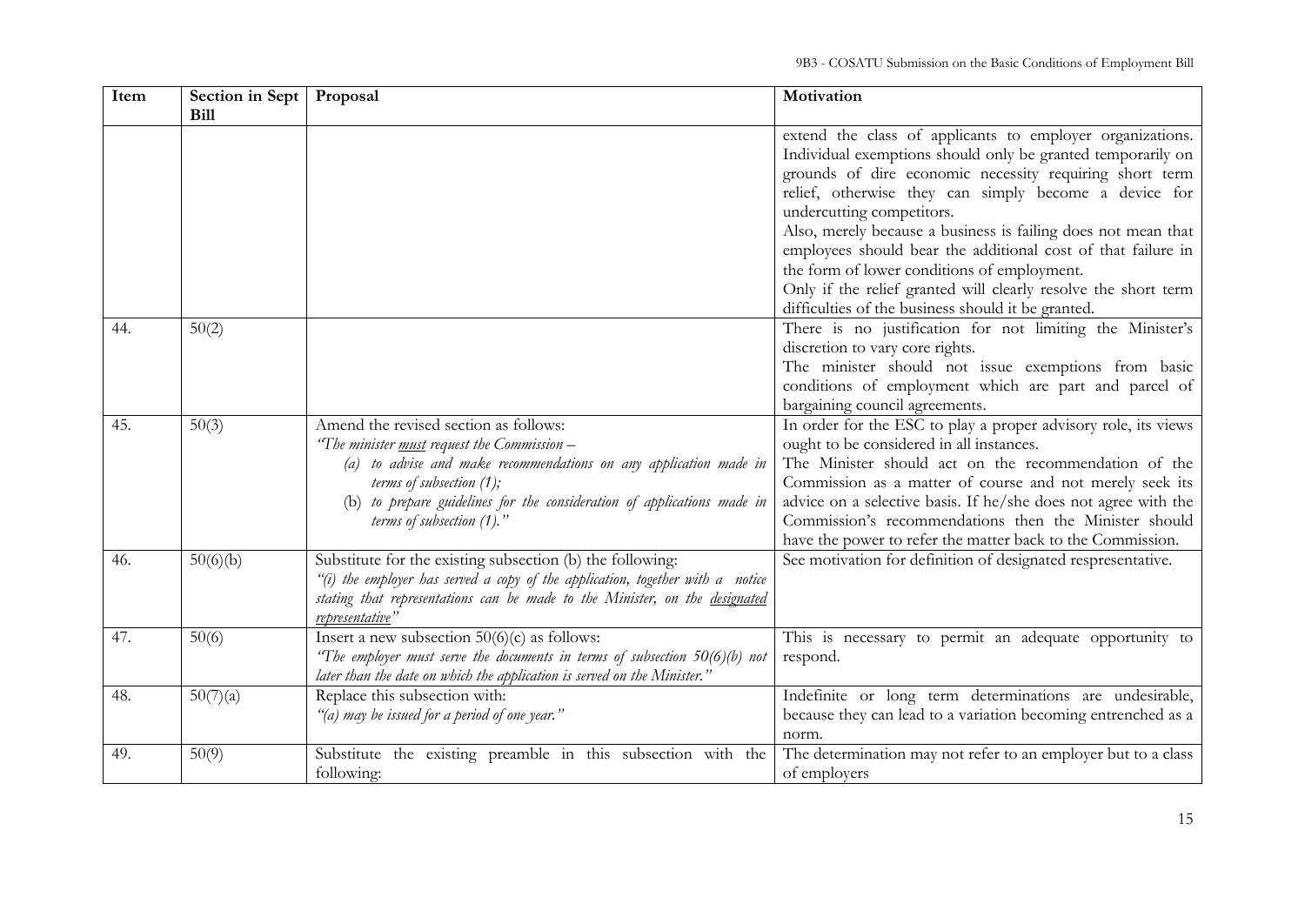| Item | Section in Sept<br>Bill | Proposal                                                                                                                                                                                                                                                                                                                                                                                                                                                                                                                                                                                    | Motivation                                                                                                                                                                                                                                                                                                                                                                                                                                                                                                                                                                                                                  |
|------|-------------------------|---------------------------------------------------------------------------------------------------------------------------------------------------------------------------------------------------------------------------------------------------------------------------------------------------------------------------------------------------------------------------------------------------------------------------------------------------------------------------------------------------------------------------------------------------------------------------------------------|-----------------------------------------------------------------------------------------------------------------------------------------------------------------------------------------------------------------------------------------------------------------------------------------------------------------------------------------------------------------------------------------------------------------------------------------------------------------------------------------------------------------------------------------------------------------------------------------------------------------------------|
|      |                         | "An employer in respect of whom <u>or whose employees</u> a determination has been<br>made must -"                                                                                                                                                                                                                                                                                                                                                                                                                                                                                          |                                                                                                                                                                                                                                                                                                                                                                                                                                                                                                                                                                                                                             |
| 50.  | 50<br>new<br>subsection | Add a new subsection 50(10) as follows:<br>"If the Minister does not accept a recommendation of the Commission made<br>under $s50(3)$ -<br>(a) he or she must refer the application back to the Commission for<br>reconsideration, and<br>(b) after the Commission has reconsidered the matter and reported the outcome<br>to the Minister, the Minister may make a decision on the application."                                                                                                                                                                                           | This formulation is simply a parallel formulation of the<br>process applying to sectoral determination in section 55.<br>There is no reason in principle why variations be the Minister<br>ought to be treated differently.                                                                                                                                                                                                                                                                                                                                                                                                 |
| 51.  | 51(2)                   | Substitute this subsection with:<br>"A sectoral determination must not be inconsistent with the<br>purposes of this Act, be made in accordance with s50(2), with the<br>necessary changes, the provisions of this Chapter and by notice in<br>the Gazette."                                                                                                                                                                                                                                                                                                                                 | All variations of basic conditions should be subject to the<br>same principles irrespective of which method of variation is<br>used, otherwise inconsistency and unfairness could result.<br>Furthermore, because sectoral determinations are essentially<br>substitutes for collective bargaining, they should be subject to<br>the same variation principles.<br>Rather than the vague test of variation which is not<br>inconsistent with the purposes of the Act, COSATU prefers a<br>test that only permits variation if it provides for more<br>favourable conditions overall in the sense contained in<br>Annexure A |
| 52.  | 51(3)                   | Substitute the following for the existing subsection:<br>"The Minister must -<br>(a) publish a notice in the Government Gazette and at the same<br>time in a daily newspaper circulating in an area to be investigated,<br>which sets out the terms of reference of the investigation and which<br>invites written representations by members of the public no less<br>than 30 days from the date of publication of the notice; and<br>(b) must advise parties who wish to make oral representations,<br>which must be made in public, of the place and time at which they<br>may be made." | This provision will ensure a reasonable opportunity for an<br>open process of continuity to take place.                                                                                                                                                                                                                                                                                                                                                                                                                                                                                                                     |
| 53.  | 54                      | Add a new subsection 54(5) as follows:<br>"The report referred to in $54(1)$ together with the comments of the<br>commission in terms of 54(4) shall be made public within 10 days<br>of submission to the Minister."                                                                                                                                                                                                                                                                                                                                                                       | This would facilitate a process of more transparent decision<br>making and would indirectly enhance the quality of the<br>decision finally made.                                                                                                                                                                                                                                                                                                                                                                                                                                                                            |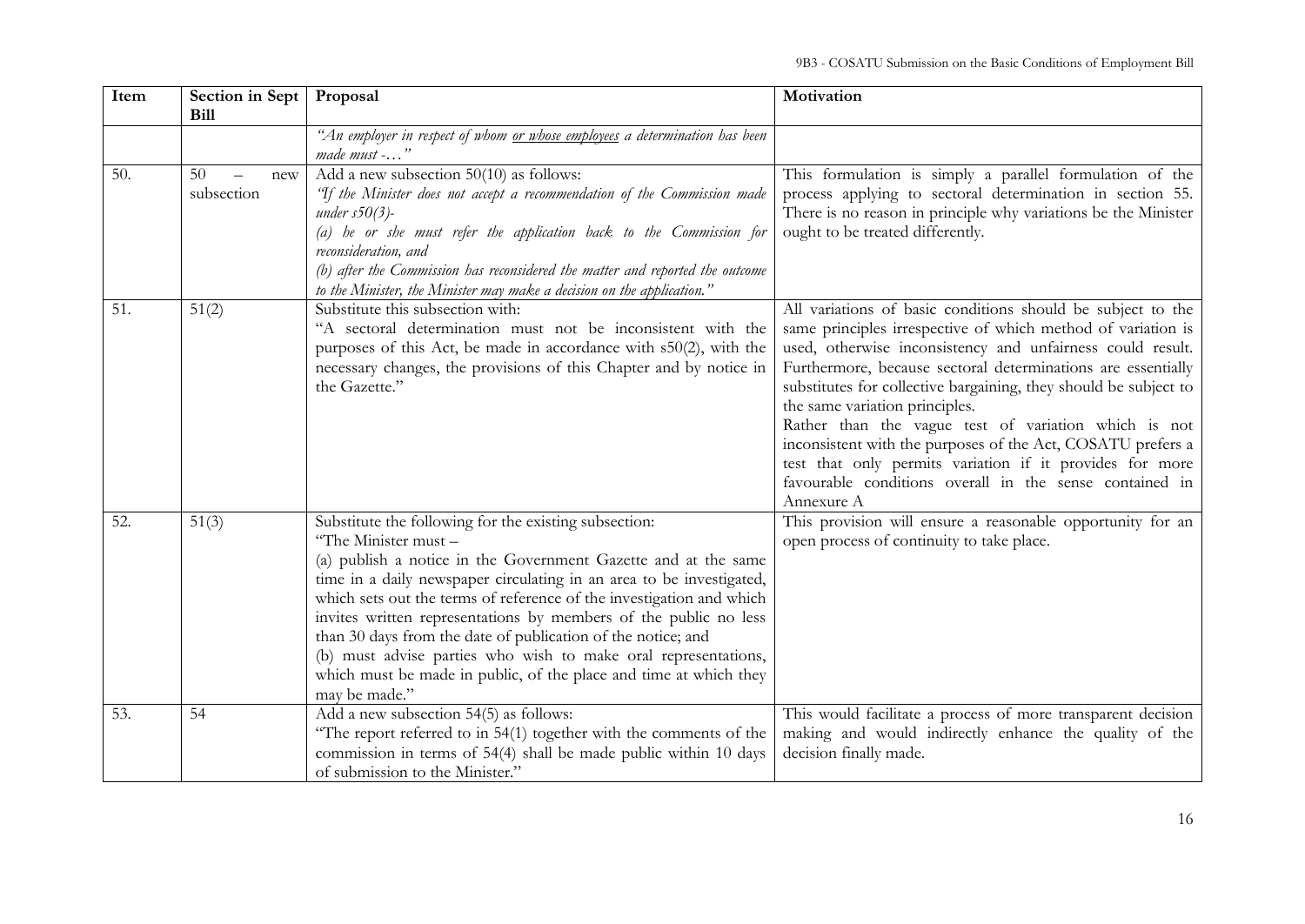| Item | Section in Sept<br><b>Bill</b> | Proposal                                                                                                                                                                                                                                                                                                                                                                                                                                                                                                                                                                                                                                                                                                                                               | Motivation                                                                                                                                                                                                                                                                                                                             |
|------|--------------------------------|--------------------------------------------------------------------------------------------------------------------------------------------------------------------------------------------------------------------------------------------------------------------------------------------------------------------------------------------------------------------------------------------------------------------------------------------------------------------------------------------------------------------------------------------------------------------------------------------------------------------------------------------------------------------------------------------------------------------------------------------------------|----------------------------------------------------------------------------------------------------------------------------------------------------------------------------------------------------------------------------------------------------------------------------------------------------------------------------------------|
| 54.  | 55                             | Replace section 55(3) with:<br>"After considering the further report and recommendation of the<br>Commission, the Minister may make a sectoral determination in<br>accordance with the Commission's recommendations."                                                                                                                                                                                                                                                                                                                                                                                                                                                                                                                                  | See motivation under section 50 (new subsection)                                                                                                                                                                                                                                                                                       |
| 55.  | 55(4)(n)                       | Substitute "minimum conditions" for "conditions" in subsection<br>(n).                                                                                                                                                                                                                                                                                                                                                                                                                                                                                                                                                                                                                                                                                 | This subsection is inconsistent with references in the same<br>section to minimum conditions of employment.                                                                                                                                                                                                                            |
|      | <b>CHAPTER 9</b>               |                                                                                                                                                                                                                                                                                                                                                                                                                                                                                                                                                                                                                                                                                                                                                        |                                                                                                                                                                                                                                                                                                                                        |
| 56.  | 59(2)(d)                       | Delete this subsection                                                                                                                                                                                                                                                                                                                                                                                                                                                                                                                                                                                                                                                                                                                                 | This issue is not appropriate to entrust to the ECC, which is<br>concerned with setting of employment standards not macro<br>economic policy.                                                                                                                                                                                          |
| 57.  | 61                             | Substitute this section with:<br>"The Commission may must hold public hearings at which it may<br>must permit interested parties to make oral submissions on any<br>matter that the Commission is considering in terms of section<br>$59(2)$ ."                                                                                                                                                                                                                                                                                                                                                                                                                                                                                                        | It would be inconsistent for the Commission to hold public<br>hearings on some occasions but not others, and could unduly<br>limit participation in the process.                                                                                                                                                                       |
| 58.  | $59 - 62$                      | The appointment of members of the Commission should not be in<br>the Minister's prerogative entirely. The model applicable to the<br>appointment of the Governing Body of the CCMA should apply to<br>the appointment of members of the Commission. In addition,<br>provision should be made for the appointment of assessors or<br>additional members drawn from organized labour and business, as<br>provided for in previous drafts of the Bill. Where a statutory<br>council exists within the scope of the possible determination the<br>additional members must be drawn from statutory council. Where<br>no statutory council exists the Labour and Business representatives<br>at Nedlac should nominate the assessors and additional members. | The powers and functions of the Commission, compared to<br>that of the old Wages' Board, are seriously deficient. The<br>Commission's functions as set out in the Green Paper and the<br>previous drafts of the Bill specified a greater role of the<br>Commission. The functions of the Commission should<br>therefore be re-visited. |
|      | <b>CHAPTER 10</b>              |                                                                                                                                                                                                                                                                                                                                                                                                                                                                                                                                                                                                                                                                                                                                                        |                                                                                                                                                                                                                                                                                                                                        |
| 59.  | 68(1)                          | Insert the words "within a specified time limit" after the words<br>"comply with the provision"                                                                                                                                                                                                                                                                                                                                                                                                                                                                                                                                                                                                                                                        | It is logical that such an undertaking should specify such a<br>limit for implementation.                                                                                                                                                                                                                                              |
| 60.  | 69(1)                          | Substitute the following for the existing subsection:<br>"A labour inspector who has reasonable grounds to believe that an<br>employer has not complied with a provision of this Act, or an<br>undertaking in terms of s68(1), must issue a compliance order                                                                                                                                                                                                                                                                                                                                                                                                                                                                                           | It is important that non-compliance is not tolerated for an<br>indefinite period of time and that inspectors act promptly in<br>tackling transgressors.                                                                                                                                                                                |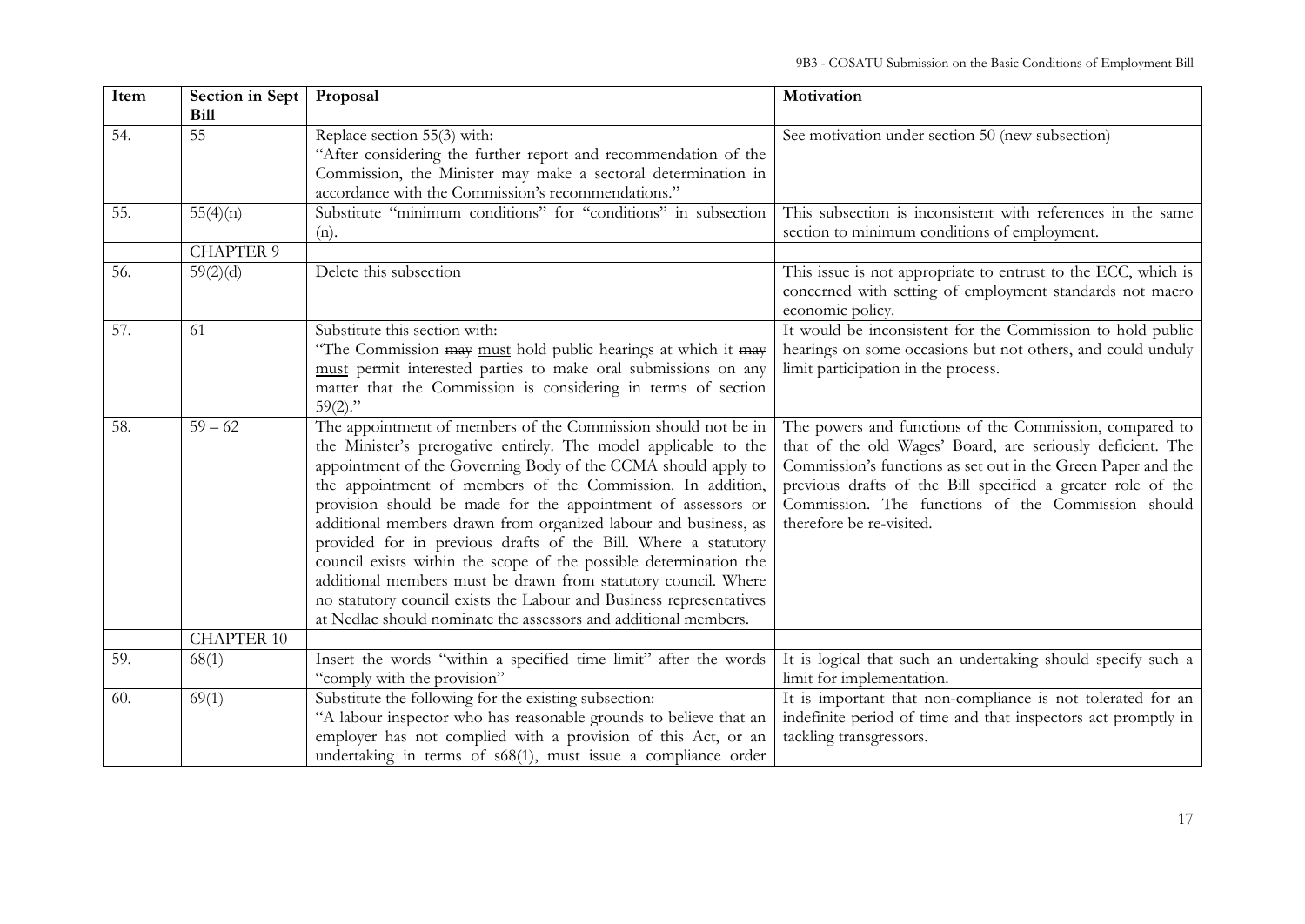| Item | Section in Sept<br><b>Bill</b> | Proposal                                                                                                                                                                                                                                                                                                                                                   | Motivation                                                                                                                                                                                                                                                                                   |
|------|--------------------------------|------------------------------------------------------------------------------------------------------------------------------------------------------------------------------------------------------------------------------------------------------------------------------------------------------------------------------------------------------------|----------------------------------------------------------------------------------------------------------------------------------------------------------------------------------------------------------------------------------------------------------------------------------------------|
|      |                                | within 14 days of acquiring information on which his belief is<br>based."                                                                                                                                                                                                                                                                                  |                                                                                                                                                                                                                                                                                              |
| 61.  | 68(5)                          | Substitute the following for the existing subsection:<br>"An employer must comply with the compliance order within the<br>time period stated in the order or within 14 days of the delivery of<br>the order whichever period is shorter, unless the employer objects<br>in terms of section 71."                                                           | If one considers the time period since the employer is first<br>made aware of the transgression, this would give an employer<br>roughly a month to rectify matters, which should be<br>sufficient.                                                                                           |
| 62.  | 70(d)                          | Substitute "24 months" for "12 months"                                                                                                                                                                                                                                                                                                                     | An employer commits a breach of the fundamental<br>provisions of the Act where underpayments occur. In the<br>past, there was no limit for recovering underpayments. The<br>proposal of the 24 months represents a compromise already<br>on the normal 3 year limit for civil debt recovery. |
| 63.  | 71(1)                          | Insert the following at the end of this subsection:<br>" and must give a copy of the objection to a compliance order to<br>a designated representative before submitting the appeal to the<br>Director-General."                                                                                                                                           | It is essential that the affected parties be notified of an<br>employer's intention to oppose an order so it can make<br>representations to the Director-General as well.                                                                                                                    |
| 64.  | 71(3)                          | Substitute this subsection with the following:<br>"The Director-General, after considering any representations by the<br>employer and any other relevant matter must as soon as possible<br>but not later than 21 days after deliver of the employer's<br>representations -<br>(a) may confirm, vary or cancel an order or any part of an<br>order;<br>(b) | It is desirable to put time limits on such activity to ensure that<br>rights are not effectively denied by bureaucratic delay.                                                                                                                                                               |
| 65.  | 71(5)                          | Substitute "designated representative" for "representative" in this<br>provision.                                                                                                                                                                                                                                                                          | The Act should be consistent in the way it describes a<br>representative of employees as far as possible.                                                                                                                                                                                    |
| 66.  | 72(1)                          | Add the following underlined words in the subsection:<br>" that order, and at the same time must serve a copy of the<br>representations on all trade unions which represent any affected<br>employees, and on the affected employees who are not represented<br>by any trade union."                                                                       | To prevent unnecessary duplication of action notice to<br>potential claimants for employers should be given.                                                                                                                                                                                 |
| 67.  | $73(1)$ & (2)                  | Substitute " must within 21 days of the period mentioned in<br>subsection $68(1)$ " for "may".                                                                                                                                                                                                                                                             | COSATU believes that the Director-General should not be<br>granted a discretion as to whether to apply to the Labour                                                                                                                                                                         |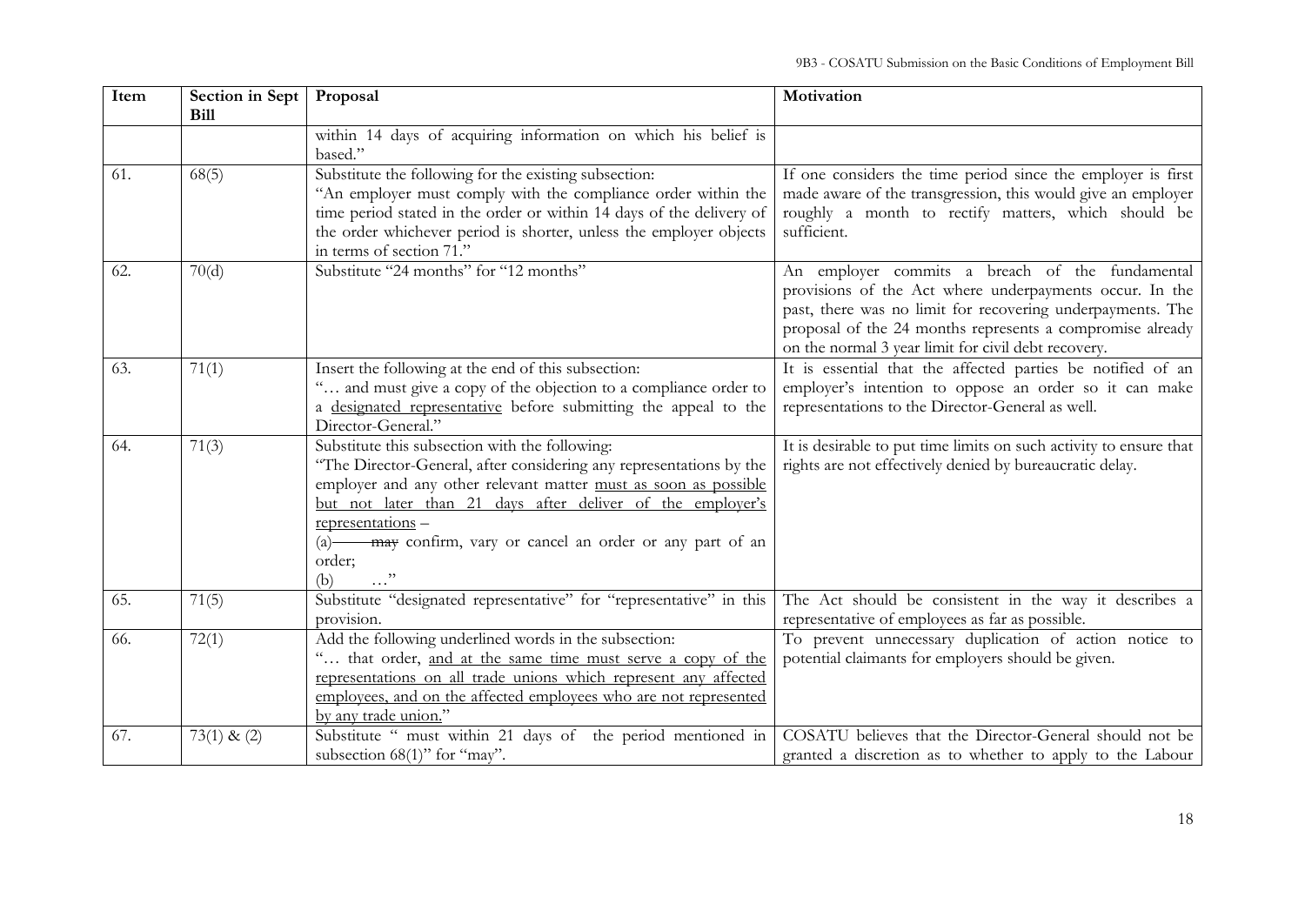| Item | Section in Sept             | Proposal                                                                                                                                                                                                                                                                                                                                                                                                                                                                                                                                                    | Motivation                                                                                                                                                                                                                                                                                                                                                                                                                                                                                                                                                                                                                       |
|------|-----------------------------|-------------------------------------------------------------------------------------------------------------------------------------------------------------------------------------------------------------------------------------------------------------------------------------------------------------------------------------------------------------------------------------------------------------------------------------------------------------------------------------------------------------------------------------------------------------|----------------------------------------------------------------------------------------------------------------------------------------------------------------------------------------------------------------------------------------------------------------------------------------------------------------------------------------------------------------------------------------------------------------------------------------------------------------------------------------------------------------------------------------------------------------------------------------------------------------------------------|
|      | <b>Bill</b>                 |                                                                                                                                                                                                                                                                                                                                                                                                                                                                                                                                                             | Court, especially if employees cannot apply to enforce a<br>compliance order themselves. Time limits are important to<br>prevent denial of rights through delay. See item below.                                                                                                                                                                                                                                                                                                                                                                                                                                                 |
| 68.  | 73                          | Insert a new subsection 73(4) as follows:<br>"Despite section 73(1) and (2), if an employer has not complied<br>with the order in subsection 69(5) and the Director-General has not<br>made an application in terms of subsection $73(1)$ and $(2)$ , an<br>affected employee or trade union representing any affected<br>employees may apply to the Labour Court to make the compliance<br>order an order of the Labour Court in terms of section 158(1) of<br>the Labour Relations Act."                                                                  | Trade Unions or employees should not be denied the<br>opportunity to use simpler mechanisms, especially once a<br>compliance order already exists.                                                                                                                                                                                                                                                                                                                                                                                                                                                                               |
| 69.  | 76(2)                       | Add the following subsection $76(2)$ :<br>"In any proceedings concerning a contravention of this Act or any<br>sectoral determination, if an employer has failed to keep any record<br>in accordance with section 31(1) or kept that record as required by<br>section 31(2), or if that record is false, the employee shall be<br>deemed to have worked no less than the ordinary hours of work per<br>week for the period in respect of which a record has not been kept<br>or in respect of which the record is false, unless the contrary is<br>proved." | See section 35(2) of the October Bill which creates a<br>presumption of an employee's wage. Because the employer<br>will be the one alleging that the employee does not work 45<br>hours per week, he/she will have to prove this. Since<br>employees often will have no records of hours worked and<br>that employers are bound to keep records under s31 this<br>would not be a difficult burden for an employer to discharge.<br>Concerning the part-time worker this provision is an<br>incentive to keep a record. Part-time workers could be<br>accommodated by production of a written contract referred<br>to under s28. |
| 70.  | S77(6)<br>S79 of April Bill | In the April Bill there was a section dealing with the recovery of<br>monies. It has been deleted in the October Bill. COSATU suggests<br>that it be retained as s77(6) and that the CCMA should also be<br>given jurisdiction to hear and determine claims under this Act up to<br>a certain value.                                                                                                                                                                                                                                                        | Not all CCMA work relates to employees whose services are<br>terminated, for example: disputes about residual unfair labour<br>practices. This will entail additional resources must be<br>diverted for this function from existing resources already<br>provided by the State with respect to the small claims court.                                                                                                                                                                                                                                                                                                           |
|      | <b>CHAPTER 11</b>           |                                                                                                                                                                                                                                                                                                                                                                                                                                                                                                                                                             |                                                                                                                                                                                                                                                                                                                                                                                                                                                                                                                                                                                                                                  |
| 71.  | 84                          | Add the following underlined words:<br>" Provided that any previous payment by the same employer of<br>severance pay in terms of section 40 must be taken into account in<br>determining the employee's entitlement to severance pay."                                                                                                                                                                                                                                                                                                                      | This should prevent any doubt creeping in about which<br>severance pay is being considered.                                                                                                                                                                                                                                                                                                                                                                                                                                                                                                                                      |
| 72.  | 86(2)                       | Delete this subsection                                                                                                                                                                                                                                                                                                                                                                                                                                                                                                                                      | There is no similar provision in the Labour Relations Act                                                                                                                                                                                                                                                                                                                                                                                                                                                                                                                                                                        |